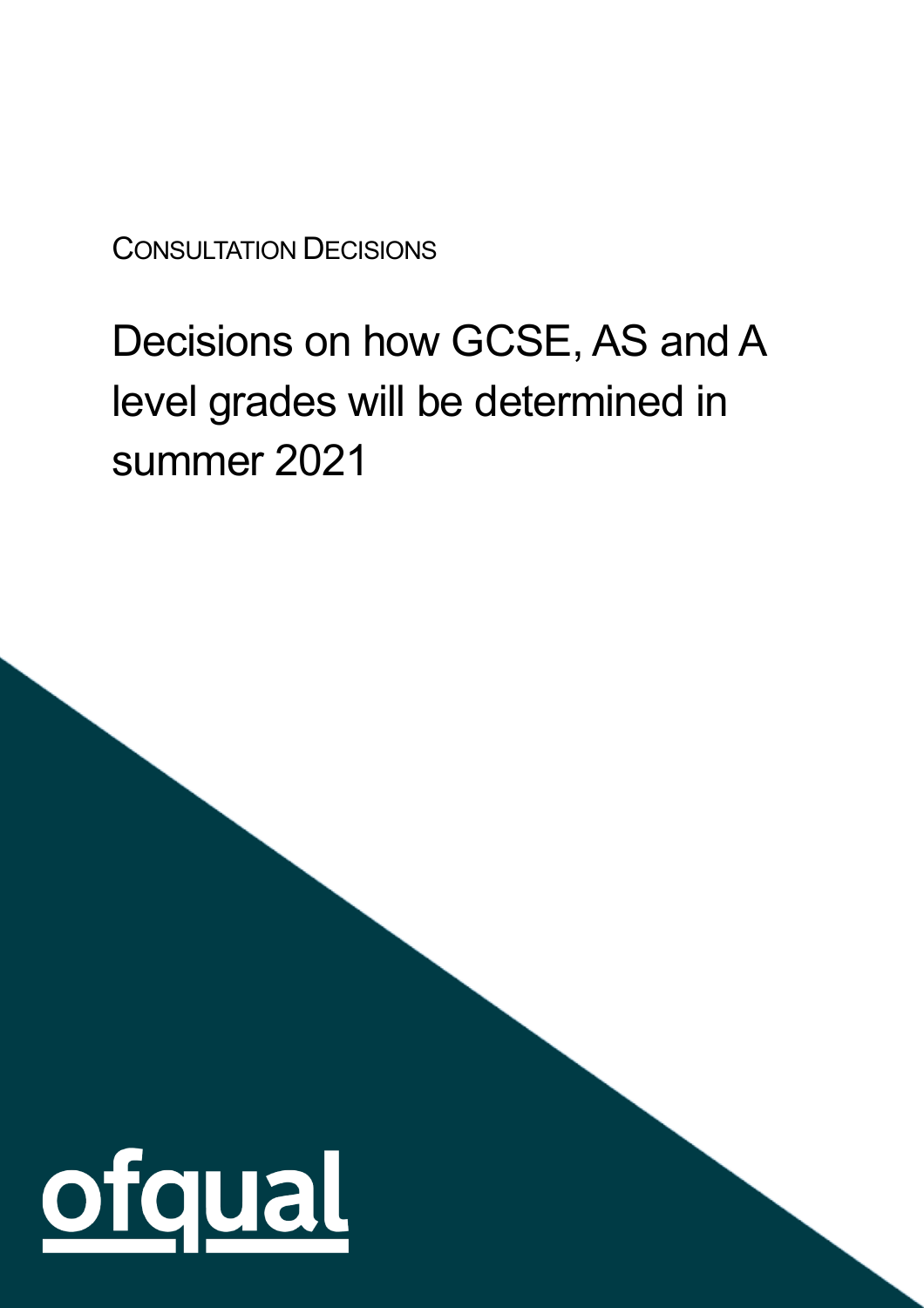## **Contents**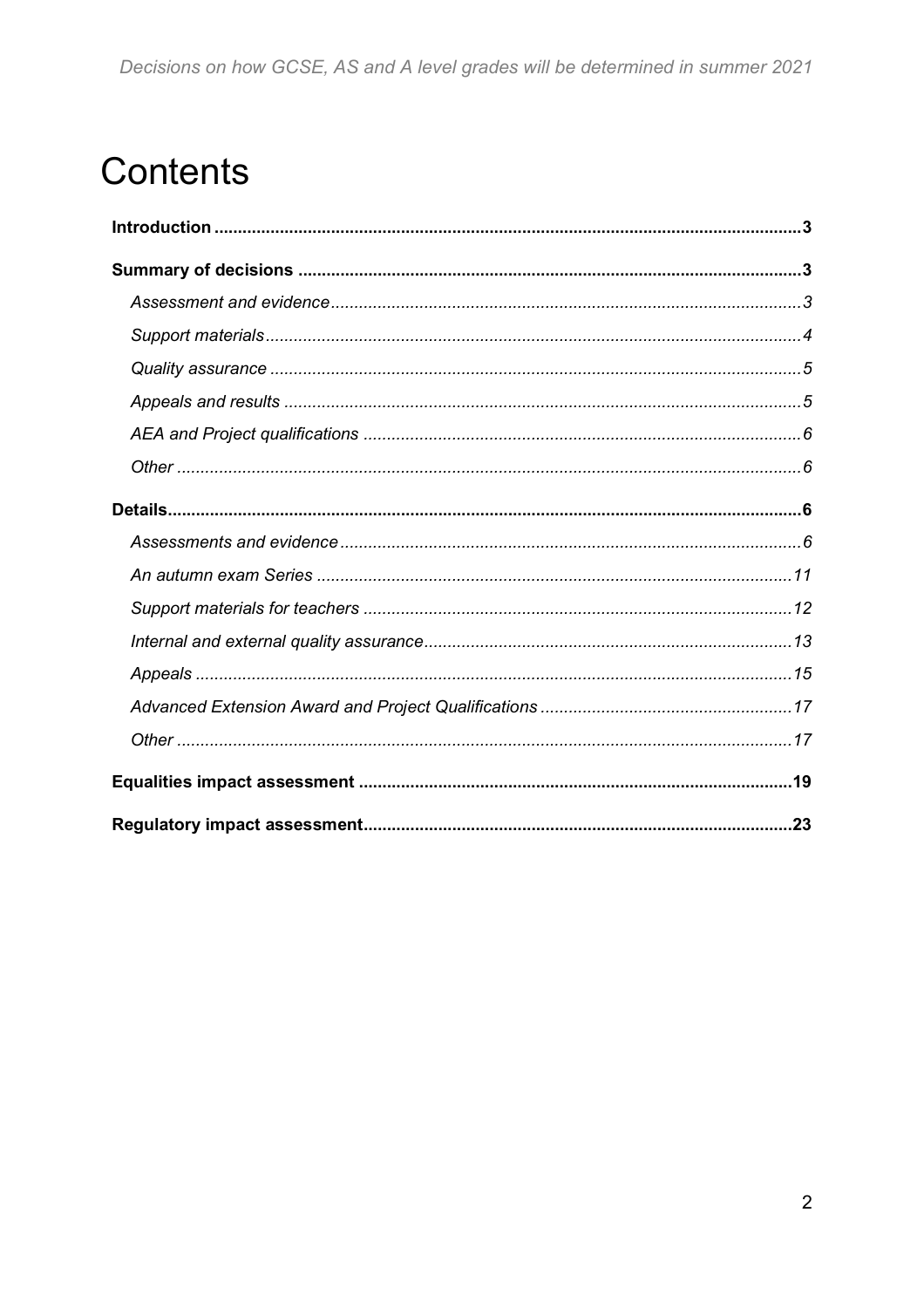## <span id="page-2-0"></span>Introduction

As a result of the disruption to the education of students caused by the Covid-19 pandemic, the government considers that exams cannot be held in summer 2021 in a way which is, and which is perceived to be, fair.

In reaching this decision the government acknowledged that many schools are providing high-quality remote learning but there will be an impact on the coverage of the curriculum and students' exam preparation. This impact will vary between regions, schools within a region and students.

On 15 January Ofqual and the Department for Education (DfE) published a [joint](https://www.gov.uk/government/consultations/consultation-on-how-gcse-as-and-a-level-grades-should-be-awarded-in-summer-2021) [consultation](https://www.gov.uk/government/consultations/consultation-on-how-gcse-as-and-a-level-grades-should-be-awarded-in-summer-2021) seeking views on how grades should instead be awarded.

The consultation closed on 29 January by which time we had received 100,597 responses. A full summary and analysis of the [responses](https://www.gov.uk/government/consultations/consultation-on-how-gcse-as-and-a-level-grades-should-be-awarded-in-summer-2021) has been published. This document reflects Ofqual's decisions following the consultation and in light of the [Secretary](https://www.gov.uk/government/publications/direction-issued-to-ofqual) of State's direction to us, as the regulator of qualifications, examinations and assessments in England.

## <span id="page-2-1"></span>Summary of decisions

Having considered the responses to the consultation and having had regard to the Secretary of State's direction, we have decided how grades for GCSEs, AS and A levels should be determined in summer 2021.

#### <span id="page-2-2"></span>Assessment and evidence

- Teachers must assess their students' performance, only on what content has been delivered to them by their teachers, to determine the grade each student should receive.
- Teachers can use evidence of a student's performance from throughout the course to inform their judgement.
- Teachers should determine the grades as late in the academic year as is practicable, and not confined to a defined window, to enable teaching to continue for as long as possible.
- Schools and colleges should use a broad range of evidence across the taught content to determine the grades before submitting the grades to the exam boards.
- Heads of centres will have to confirm that students have been taught sufficient content to allow progression to the next stage of their education, although we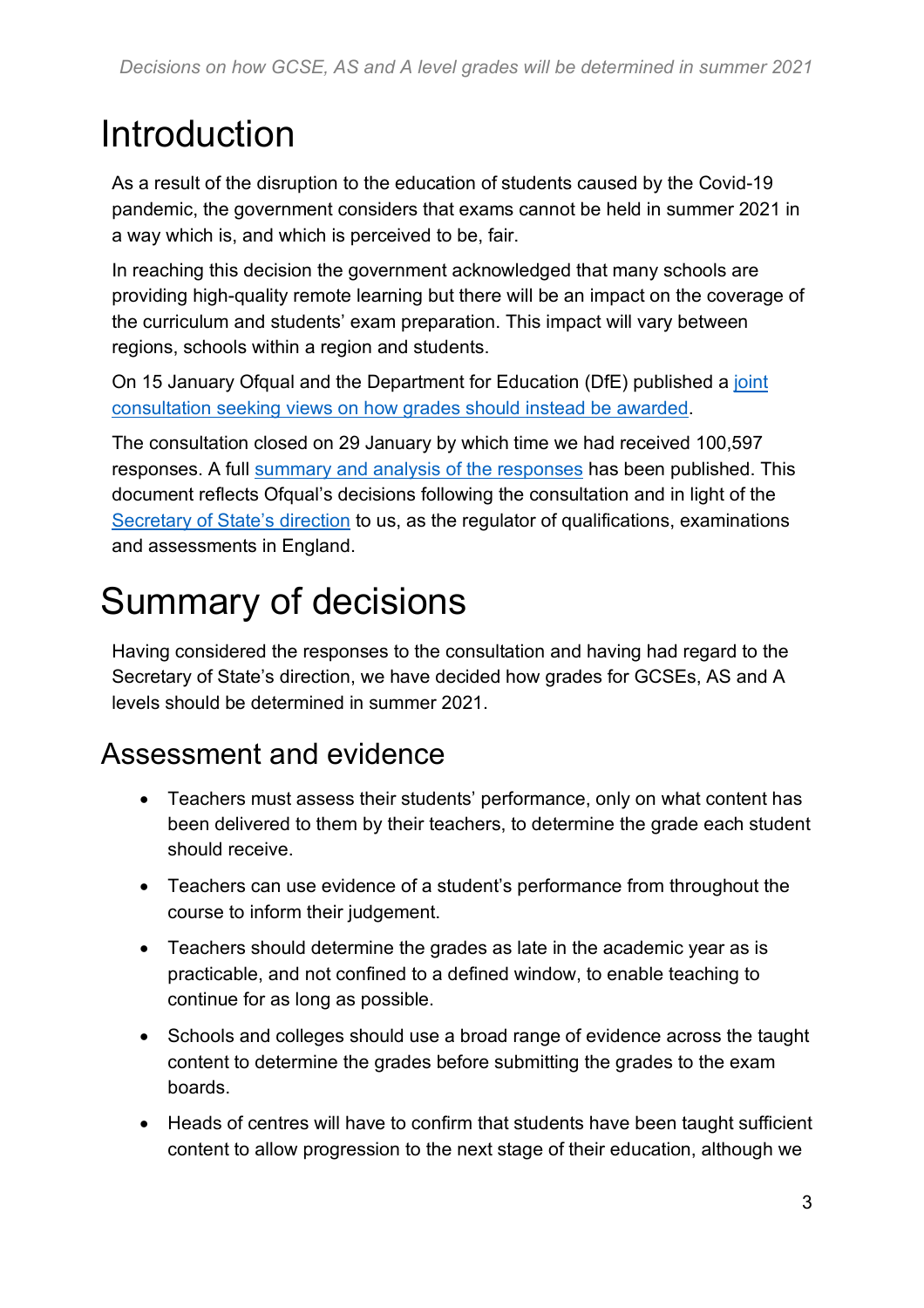will not set requirements about the minimum amount of content that students must have been taught.

- Students should continue to work on their non-exam assessment (NEA), including for Project qualifications. NEA will be marked by teachers and will contribute to the overall grade, whether or not is has been completed, but we will not require exam boards to moderate it.
- In GCSE, AS and A level art and design, the student's grade must be based on the portfolio<sup>1</sup> only, whether or not it has been completed.
- In GCSE English language, GCSE modern foreign languages and A level sciences (biology, chemistry, physics and geology), centres should determine and submit a separate grade or result for the endorsement. This result or grade should be based on work that has been completed towards the endorsement.
- Private candidates<sup>2</sup> should work with a centre to provide evidence in line with the sort of evidence that other students will produce
- Overall, it will be no easier or harder for a student to achieve a particular grade this year compared to previous years.

#### <span id="page-3-0"></span>Support materials

- Exam boards will provide a package of support materials to include questions, mark schemes, data about how students typically performed in individual questions and exemplar materials, as well as advice for teachers about content coverage, topic selection, marking and making grading judgements. This will be based on past questions and will include a proportion of previously unpublished questions for every subject.
- Teachers will be able to use the support materials immediately following publication and until the deadline for the submission of grades.
- Use of these exam board support materials is not compulsory; they will be part of the range of evidence teachers could use to determine the grade.

<sup>&</sup>lt;sup>1</sup> At A level the portfolio of work is a Personal Investigation.

 $2$  A private candidate is one who may not be a formal student at a centre but who is entered for the qualification through a registered centre, for example, home educated students.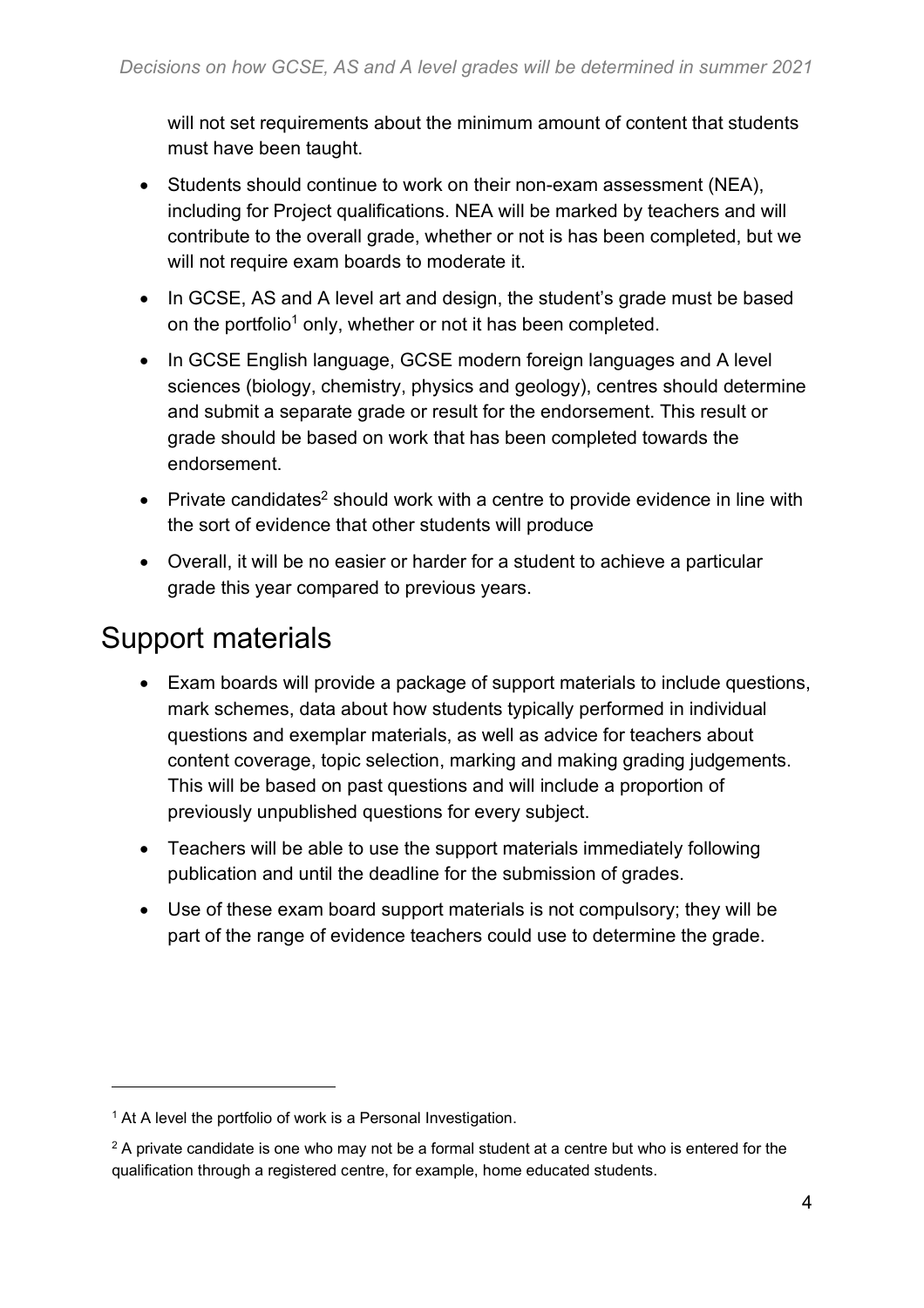#### <span id="page-4-0"></span>Quality assurance

- Exam boards will work together as far as possible to ensure that requirements for internal quality assurance (QA) and arrangements for external QA are consistent.
- Centres' internal QA arrangements will include consideration of the centre's profile of results in previous years as a guide to help them to check that their judgements are not unduly harsh or lenient.
- Exam boards will put in place arrangements for external QA to check each centre's internal QA process and, in a sample of centres, to review the evidence for one or more subjects. Sampling should be both random, and risk-based.
- Exam boards will process the grades submitted by centres only after completing, and being satisfied with, any external QA.
- Exam boards will require centres to submit a declaration by the head of centre, confirming that the requirements for internal quality assurance have been met.

#### <span id="page-4-1"></span>Appeals and results

- Students will be able to appeal their grade.
- A student who is unhappy with their grade will first ask their centre to check whether an administrative or procedural error had been made.
- Where a centre does identify an error in the grade submitted to the exam board, it can submit a revised grade and a rationale for the board to consider. If the exam board is satisfied with the rationale, it will issue a revised grade.
- Where a centre does not believe an error had been made, a student can ask the centre to appeal to the exam board on their behalf. The centre will submit the student's appeal to the exam board and provide the evidence on which its judgement had been made; the exam board will consider whether, in its view, the grade reflected an appropriate exercise of academic judgement. If the exam board judges that it did not, the exam board will determine the grade that the evidence would support. The exam board will also check that the centre had followed its own process.
- Results days will be on 10 August for AS and A level, and 12 August for GCSE results.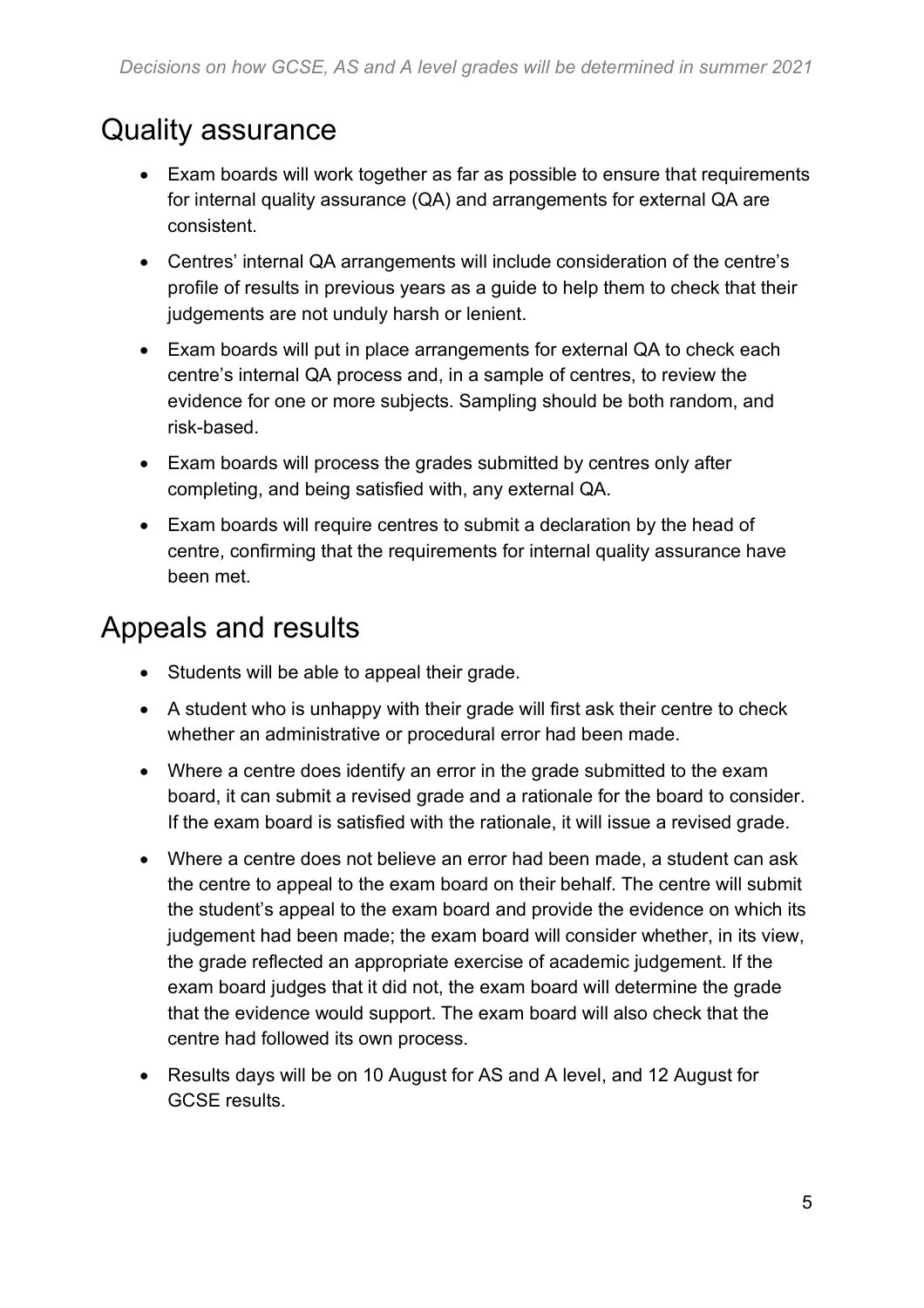#### <span id="page-5-0"></span>AEA and Project qualifications

• We will treat the AEA and Project qualifications in the same way as GCSE, AS and A levels $3$ .

#### <span id="page-5-1"></span>**Other**

- We will not prevent exams for GCSE, AS and A level in summer 2021 being taken outside the UK. In line with government policy, we will [prevent](https://www.gov.uk/government/publications/direction-issued-to-ofqual) any [exams](https://www.gov.uk/government/publications/direction-issued-to-ofqual) taking place in the UK.
- Exam boards will be able to accept entries from any year group and/or age of candidate.

## <span id="page-5-2"></span>**Details**

#### <span id="page-5-3"></span>Assessments and evidence

#### *Standard*

In the consultation we proposed that grades should be based on teachers' assessments of the standard at which their students are performing, and that the grade should indicate the student's demonstrated knowledge, understanding and skills. We also proposed that teachers should assess students only on the areas of content they have taught, as [requested](https://www.gov.uk/government/publications/letter-from-gavin-williamson-to-simon-lebus) by the Secretary of State. This is consistent with the planned approach in other parts of the UK.

There was strong support, including from the main teaching unions, for the proposal that grades should reflect the standard at which a student is working, assessed only on the content that their teachers have taught, so that the grade, as far as possible, reflects what a student knows, understands and can do. Eighty-five per cent of consultation respondents agreed or strongly agreed with the proposal, and 10% disagreed or strongly disagreed.

Teachers will have a good understanding of their students' performance. They will refine their understanding through continued teaching and assessment.

We have decided that teachers should make a holistic judgement of each student's performance on a range of evidence relating to the subject content that has been delivered by their teacher (either in the classroom or via remote learning).

<sup>&</sup>lt;sup>3</sup> Views about these qualifications were not specifically sought in the consultation but responses to other questions did include opinions about them.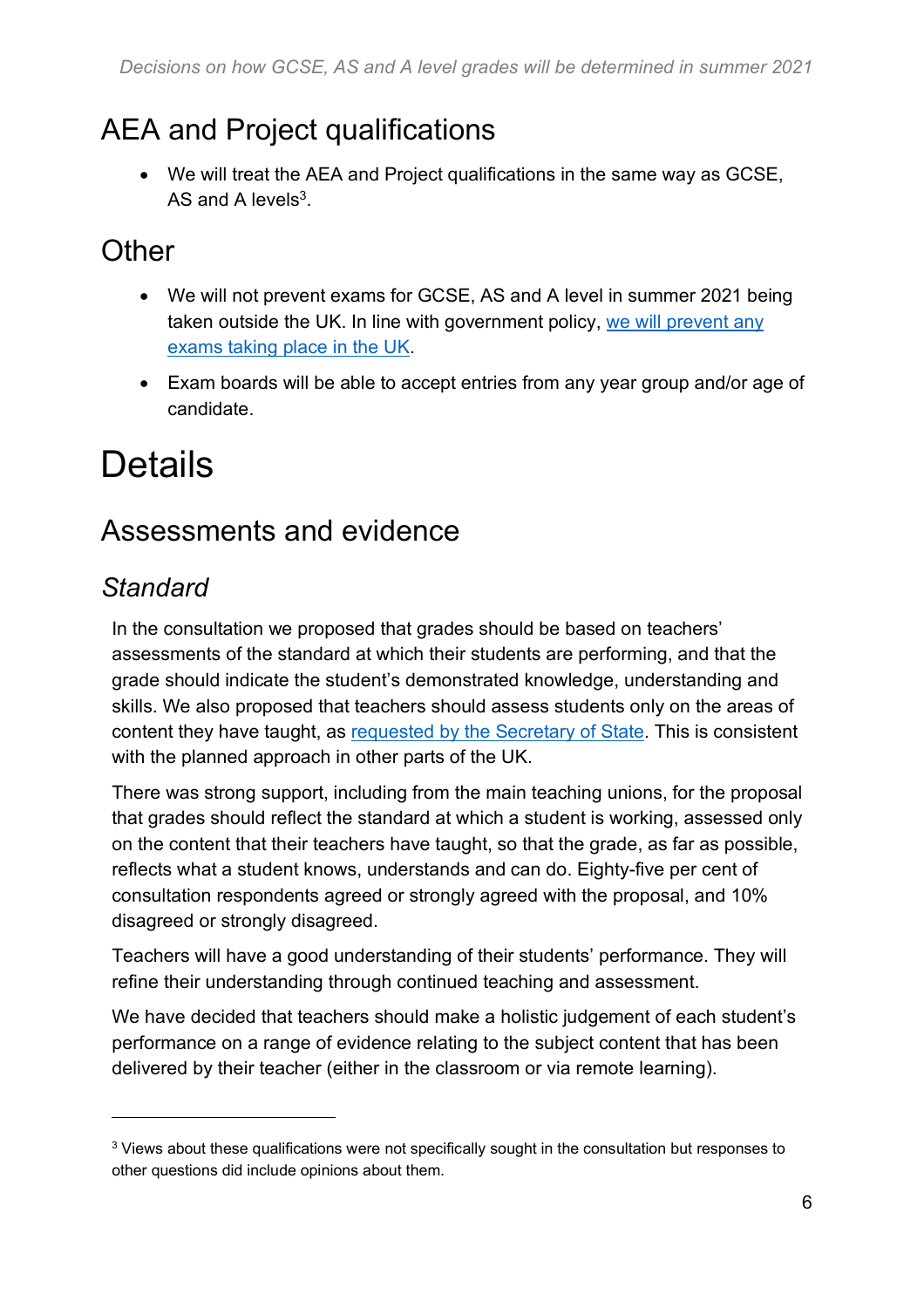We and exam boards will provide more advice about the range of evidence that centres will be able to use to support their teachers' judgements.

Centres will also be encouraged, as part of their overall quality assurance, to consider the grades for this year's cohort compared to cohorts from previous years when exams have taken place, to make sure they have not been overly lenient or harsh in their assessment of the 2021 cohort.

Given that a qualification grade should reflect what a student knows, understands and can do, we believe this approach is as far as we can go to take account of the disruption caused by the pandemic, but without breaking the link between students' attainment and the grade they receive. This link is important if grades issued in 2021 are to be meaningful for those who use them for selection.

We recognise that overall outcomes for 2021 are likely to be different to those of previous years given that exam boards will not be in a position to award against standards established through national examinations as in a normal year.

#### *Content*

Two-thirds (66%) of respondents agreed that teachers should be required to assess a certain minimum proportion of the overall content. However, it would be difficult to precisely define or measure content coverage – different topics and sub-topics in a specification are not necessarily equal in teaching time or in the types of questions that can be asked. When exams take place, there is an expectation that students will have been taught the whole curriculum, exam papers will sample from that. Students will sometimes have a choice of questions, or they might not answer all compulsory questions. There is, therefore, no absolute minimum in a normal year.

Setting a threshold would potentially mean that students who did not meet that threshold, through no fault of their own, could not get a grade, which could be unfair. It is important, that students have been taught enough content to enable them to progress to the next stage of their education or to employment, but it is difficult to define precisely what that means for individual students who will have different planned progression routes.

Therefore we are setting no requirements for the assessment of a minimum proportion of overall content. Heads of centres will confirm that students have been taught sufficient content to allow progression to the next stage of their education in their required declaration.

#### *Timing*

In the consultation we proposed that teachers' assessment should take place as late in the academic year as is practicable, so that students could continue to be taught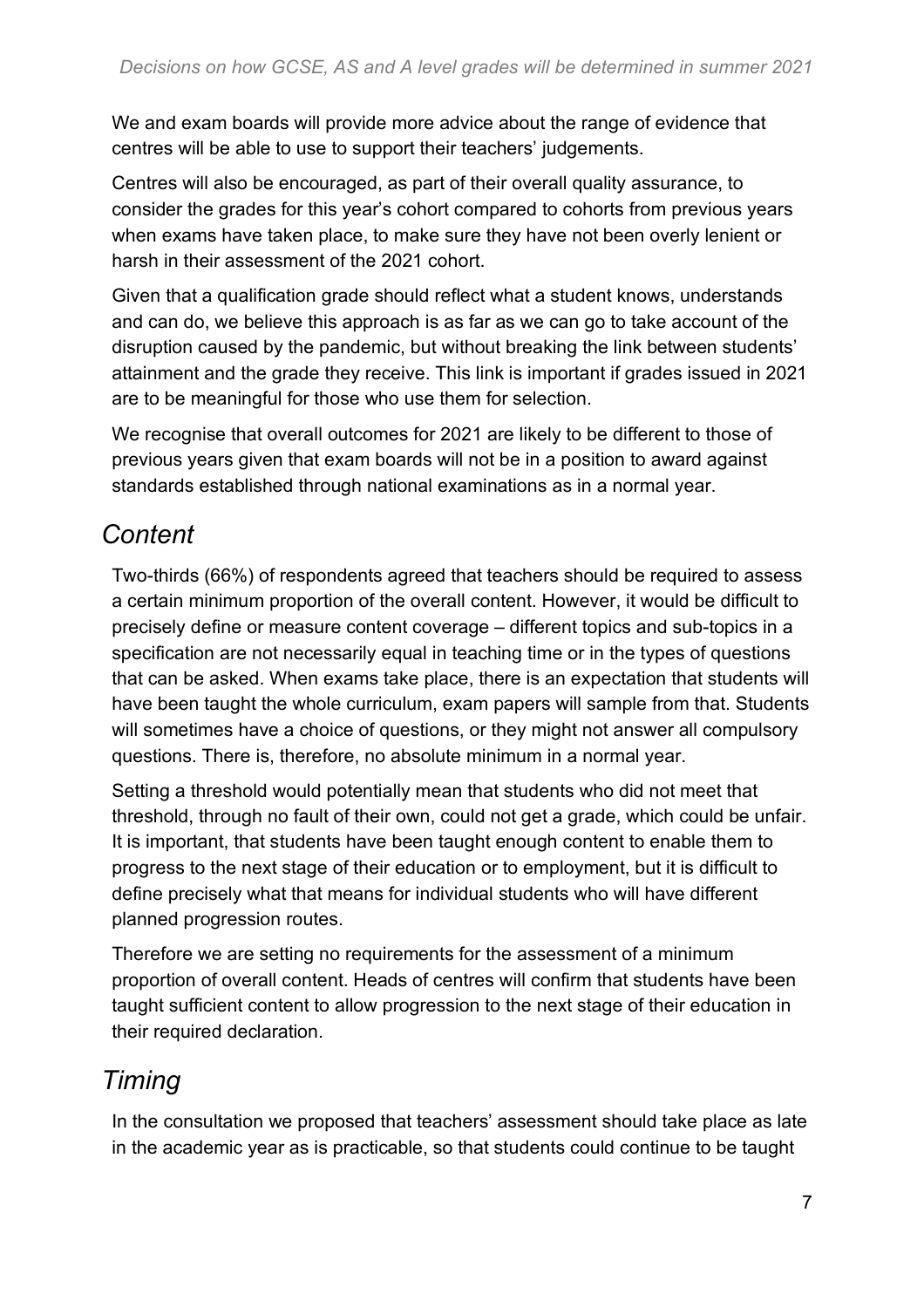for as long as possible. Seventy-seven per cent of respondents agreed or strongly agreed with the proposal that students continue to engage with their education for the remainder of the academic year and 15% disagreed or strongly disagreed.

In the consultation we set out some of the advantages and disadvantages of teachers' assessments using exam board papers taking place in a defined window. However, we recognised that while there would be some benefit in using a window for new, unseen material, there would be little to be gained if materials were largely based on past papers or questions that are already in the public domain.

We have therefore decided that teachers' assessment should take place as late as is practicable but not be confined to a specific window of time to give teachers as much flexibility as possible.

#### *Range of evidence*

We asked whether work completed earlier in the course, including before the announcement that exams would not take place, should contribute to the teacher's judgement of the grade. Feedback from some students was that work from earlier in the course may not have represented their best performance. Conversely, many argued in favour of their earlier work being taken into account by their teachers. There was very strong agreement for teachers to use evidence taken from throughout the course. Ninety per cent of respondents agreed or strongly agreed, whereas 6% disagreed or strongly disagreed. We have decided that teachers can use evidence of a student's performance from throughout the course to inform their judgement.

#### *Conditions under which students are assessed*

We also asked whether additional assessments should be taken within the student's school or college and, if the pandemic makes it necessary, whether a student should be able to take these assessments at an alternative venue, including at home. Respondents expressed concerns about how the authenticity of the work would be ensured, with many comments referencing the potential for cheating and the challenges of exam invigilation outside of the school or college.

Given our decisions about the timing of the assessment, we do not believe that we should specify where the assessments take place. Rather it is for teachers to judge what is appropriate and, given the circumstances of the pandemic, what arrangements they can reasonably put in place. They will want to be confident that the work is that of the student but they may need to be flexible about where that work is completed.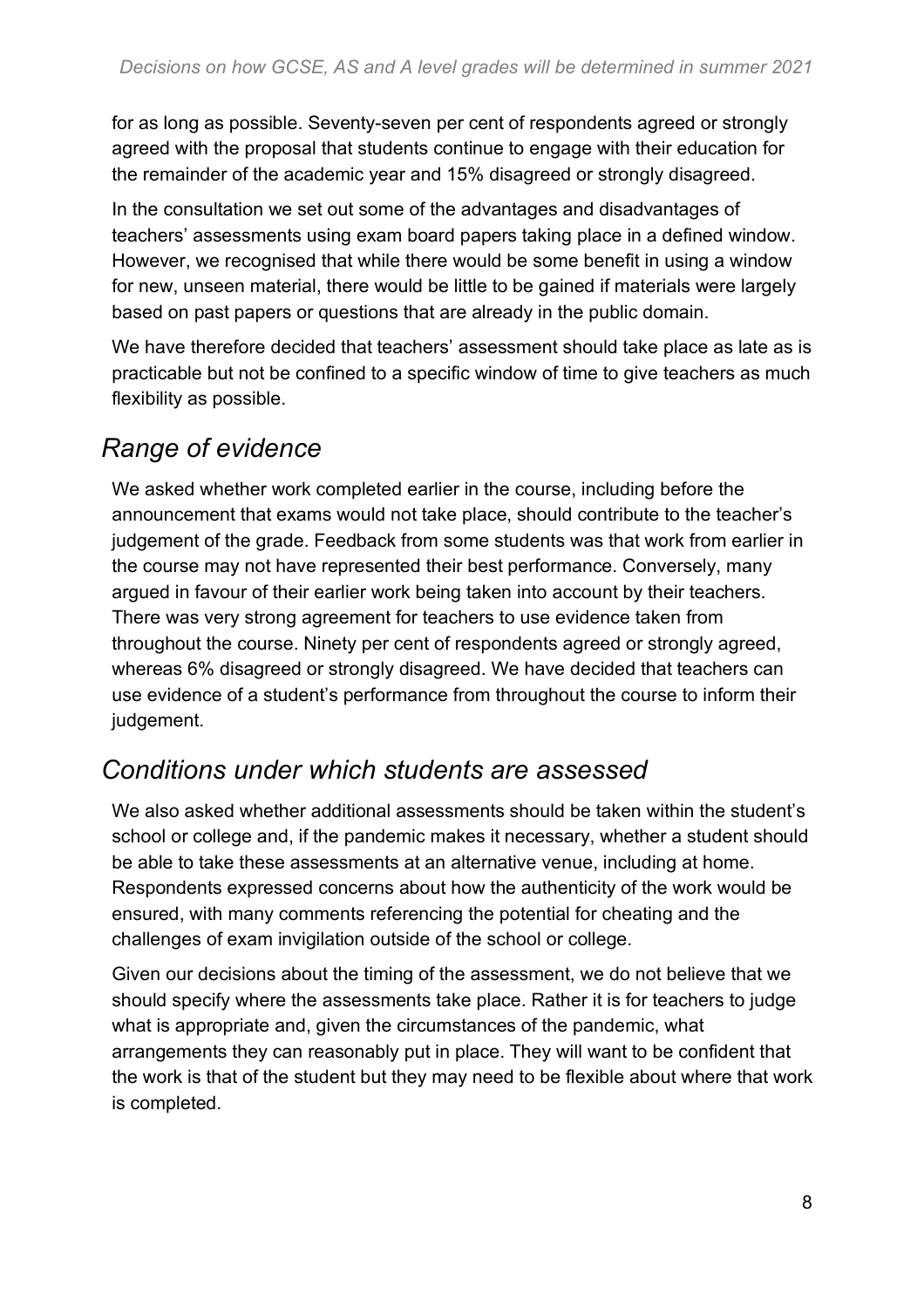#### *Non-exam assessment*

It is in the interests of students to continue with their learning for as long as possible. We will, therefore, encourage students to continue with and complete any non-exam assessment (NEA), given that subjects only have NEA where the relevant skills or knowledge cannot be assessed by exam. In the consultation, we proposed that, in subjects with NEA, teachers should take account of the student's NEA when determining their final grade.

We proposed that students should not be penalised if they had been unable to complete their NEA due to circumstances beyond their control caused by the pandemic (for example lack of access to specialist equipment).

There was broad support for these proposals, with 90% supporting the proposal that NEA is taken into account when completed, and 80% supporting the proposal that partially completed NEA should be taken into account. Overall, 85% of respondents agreed that teachers should mark it, with 77% of teachers agreeing with this. Just over half (55%) of respondents supported the suggestion that teachers' assessment of NEA should not be moderated. There were opposing views about teachers' marking of NEA and whether it should be moderated by the exam boards. Many respondents commented that moderation would not be possible or appropriate due to the different levels of completion of NEA, as a result of the pandemic and school closures, self-isolation periods and restricted access to specialist rooms and equipment. Conversely, others commented that moderation should take place as it is the only way for the use of NEA to be fair, to prevent grade inflation and secure public confidence.

Teachers should mark the NEA according to the normal mark scheme (in whole or in part, depending on whether students have been able to complete their NEA); this will give teachers an objective source of evidence on which to base their grade decision. Where students have been unable to undertake sufficient work on their NEA to produce meaningful evidence for teachers to mark, the exam boards will provide guidance on how work they have been able to complete could be considered as an alternative source of evidence.

The exam boards will not make further changes to the NEA requirements beyond the adaptations already confirmed for some subjects, but NEA that cannot be undertaken in line with the normal requirements could anyway form part of the evidence teachers use to assess their students.

We will not require the exam boards to moderate teachers' marking of NEA this year, for several reasons. First, if not all students are able to complete their NEA, it will be difficult for moderators to make judgements on incomplete work, and it would not be fair only to moderate completed work. Second, moderation is important in a normal year because the marks from NEA are aggregated with marks from the exam(s) and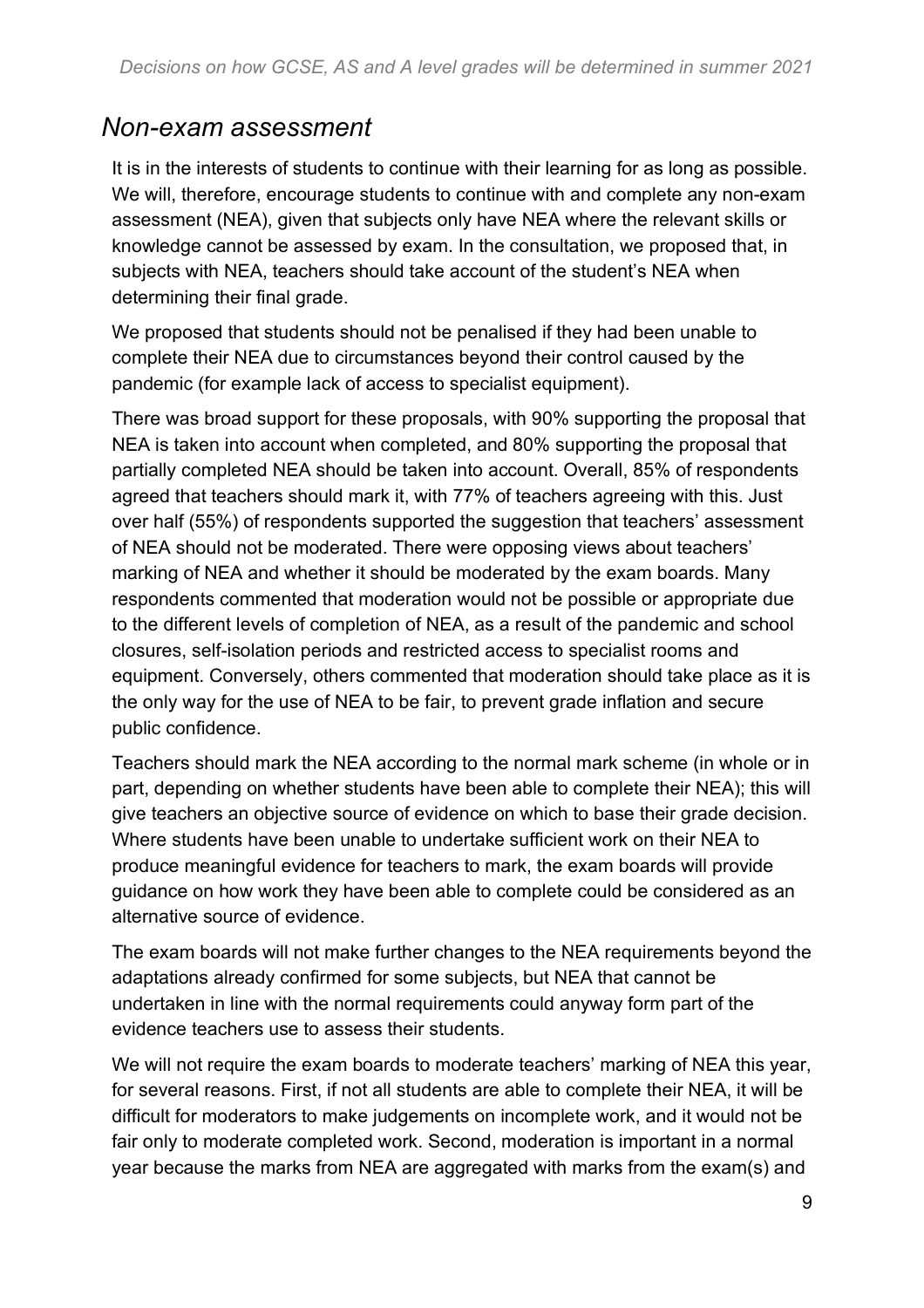it is important to ensure consistency; since there will be no exams this year, there is no requirement to aggregate marks. Third, preparing and despatching work for moderation would mean additional workload for centres.

Given that teachers' judgements in 2021 will be based on a number of different sources of evidence, which will vary from centre to centre, moderating centres' marking of NEA to achieve consistency of marking will be of little benefit in ensuring consistency of overall judgements.

#### *Art and design and endorsements*

For GCSE, AS and A level art & design, which are wholly assessed by NEA, students' grades will be based on their portfolio only; students should not be penalised if, due to circumstances beyond their control, they were unable to complete their portfolio.

We did not ask a specific question about this proposal but views expressed in responses to the open question were supportive.

There were mixed views in the consultation responses, relating to our proposal that endorsed grades or results should continue in GCSE English language, A level science and GCSE MFL in 2021. Some respondents suggested that these endorsement grades or results should be disregarded and others suggested carrying on with the usual approach, as summarised in the analysis document.

Not recording these grades or results in GCSE English language and A level sciences in 2021 could put students at a disadvantage relative to students in previous and future cohorts, because their results would appear different. In GCSE MFL teachers have been provided with common criteria to assess their students level of achievement in speaking. We made clear that assessment depended on teachers' judgements and no recordings or separate evidence of performance would be required. If we now included this in the basket of evidence for judging a students' grade then evidence would be required which would be an additional burden on teachers and students. In some cases, this might not be achievable at all. Therefore, we have decided not to change the arrangements we put in place and to retain the additional grade (pass, merit or distinction) for speaking.

On balance we believe it is in students' interests that this grade or result is recorded, and that centres will be able to make a judgement based on the evidence they have already collected.

#### *Private candidates*

In the consultation we proposed four options for private candidates: to complete externally set papers only; to work with a centre to provide the same sort of evidence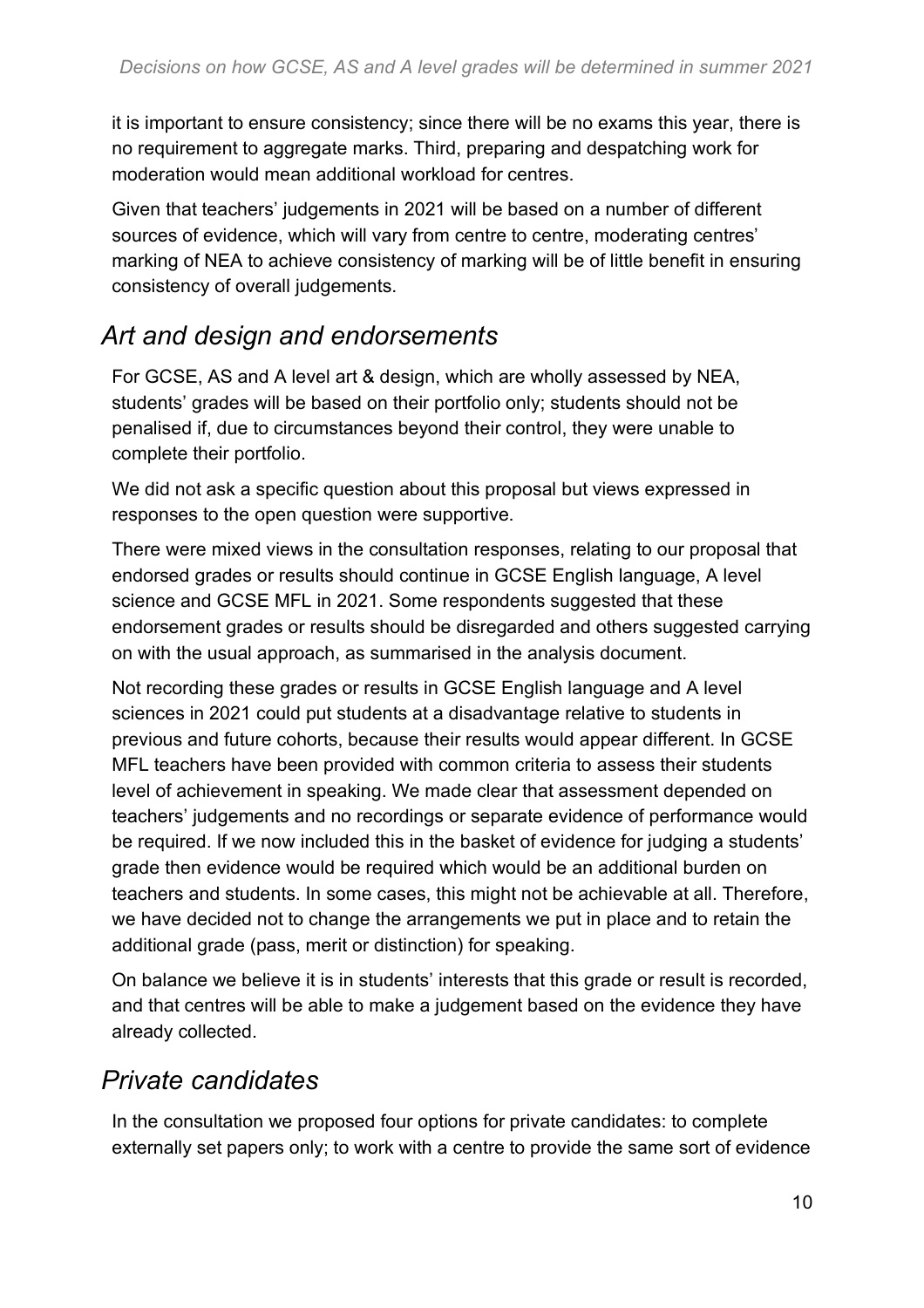as for other students; to undertake a separate exam series in summer; or to undertake a separate exam series in autumn.

Responses to the consultation expressed concerns that a summer series for private candidates would be unfair and create a two-tier system and an autumn series would be too late for students to move to further or higher education in 2021. In addition, reliance on an exam series would be subject to all the risks of disruption due to the pandemic (or other events) that we have previously considered.

There was strong support (61%, increasing to 68% from respondents who were private, home-educated students of any age) for private candidates to have, as far as possible, the same experience as other students – working with a centre to provide a range of evidence to enable teachers to determine a grade. This option would allow some flexibility on assessment topics to take account of any missed learning. While some private candidates' learning has not been affected, others have been disrupted for a variety of reasons including tutors not being available, increased anxiety, family and caring responsibilities. Working with a centre will provide the flexibility needed to take account of these circumstances.

We have decided that private candidates should be assessed in a similar way to other students, by a recognised exam centre using a range of evidence. This evidence could include taking the exam board provided assessment materials in a suitable form. Centres will be asked to assess candidates based on what they have studied, and allowed to conduct assessment remotely.

Centres will be supported by guidance to determine the evidence on which grades for private candidates will be based, taking into account their different circumstances. The head of centre will need to complete the appropriate declaration to the exam board and the candidate should be aware of the assessment approach the centre will use.

Although Ofqual cannot require particular centres to accept students, we will make sure that exam boards provide sufficient guidance on an assessment approach and support materials, as described above, to those centres that wish to carry out this role.

DfE is exploring ways to make sure there are affordable opportunities for private candidates to work with centres, and to encourage centres to work with private candidates.

#### <span id="page-10-0"></span>An autumn exam Series

As noted above, an autumn exam series was not the preferred solution for most private candidates. However, we noted that many students who responded to the consultation said they would welcome the opportunity to take an exam if they were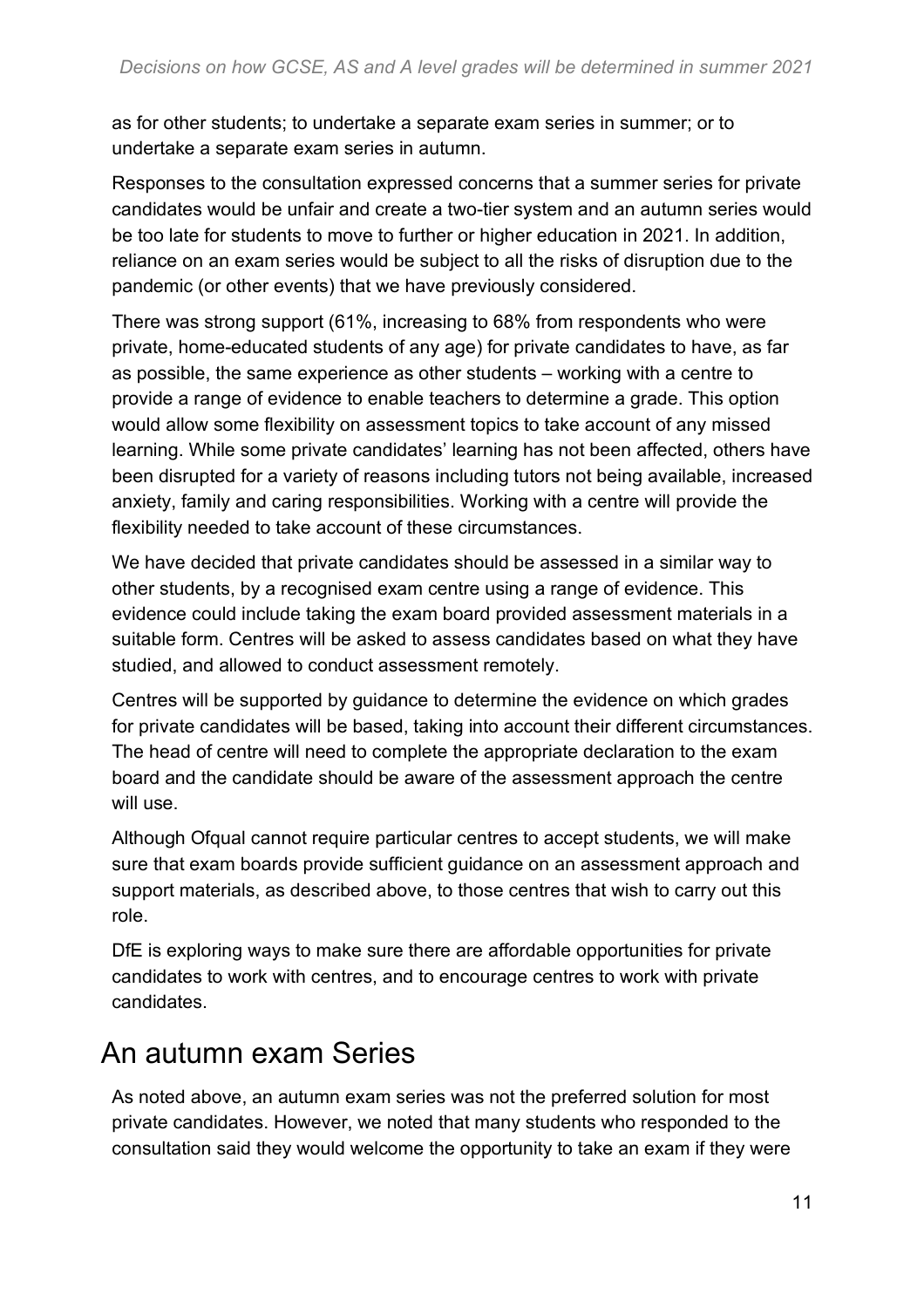disappointed with the summer grade. We will consult on whether we should regulate for an autumn series to be held and open to all students who were expecting to take exams this summer.

#### <span id="page-11-0"></span>Support materials for teachers

In the consultation we proposed that, to help teachers assess their students, exam boards should provide a package of support materials, including papers, guidance and training. Teachers would mark any papers they give to their students.

Parents and carers agreed (51%) that exam board papers should be provided, as did teachers (69%) and senior leadership team respondents (72%). Conversely, students (62%) disagreed that exam board papers should be provided. We did not propose that the papers would be used as formal exams, but instead as a tool for teachers to use, as appropriate, to help them assess their students. However, the proposal to use such papers generated many negative comments in the open responses to the consultation, including in the context of teacher workload and students' mental health.

Exam boards favoured the use of questions from past papers, from which teachers would be free to select to assess the content that they have taught their students.

Past questions also bring certain advantages – the mark schemes have been tested and revised in live marking, exam boards have data that could be used to support teachers' judgements about grades to be awarded, and past student work could be used to provide exemplar materials. In addition, exam boards will generally already have produced modified versions of the questions (for example in large font, or modified for hearing impaired students, or in Braille) and any errors in the questions and mark schemes will have been identified and corrected. Some past papers will not yet have been published.

New questions would have untested mark schemes. However, for some subjects in the later [phases](https://www.gov.uk/government/publications/timeline-of-changes-to-gcses-as-and-a-levels) of reform, there may not be sufficient past papers to supply questions to cover all of the content areas, and exam boards might need to provide additional resources based on specimen papers, legacy past papers (if appropriate) or provide new questions.

We have decided that the exam boards should provide a package of support materials including sets of questions, advice for teachers about content coverage, topic selection, marking and making grading judgements that they could use if they wished to help them assess their students. Most of the materials will use past questions. In line with the Secretary of State's policy, a proportion of previously unpublished questions will be included in all subjects.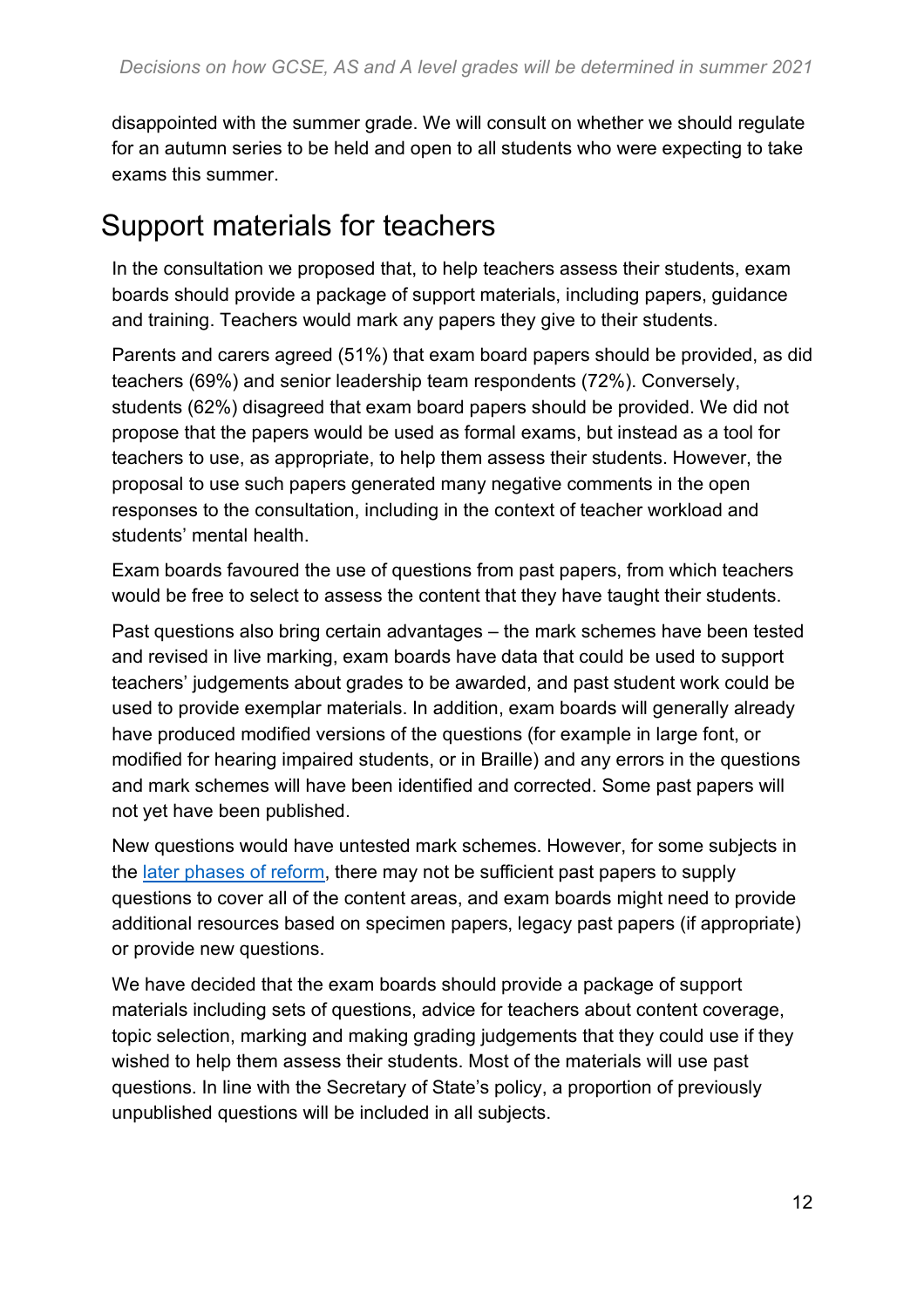We also asked whether the use of any exam board materials should be compulsory, whether they should include familiar question types, whether teachers should have a choice of topics, and whether teachers should be required to cover a minimum amount of content for each subject. Respondents' views differed by group but generally there was more support for papers not being compulsory to afford teachers more flexibility. There was support for papers using familiar question types and for assessment to cover a minimum level of content.

A compulsory assessment taken by all students would provide a benchmark for standards. However, this could not accommodate students having been taught different areas of content and might not be possible for all students to complete in the current context. Instead, teachers will be able to decide how and on what to assess their students. The conditions under which the papers are used might also vary widely. And an exam board would not want to withhold a grade from a student who, through no fault of their own, had not been able to complete one of the assessments. It would therefore be potentially unfair to enforce compulsory use of these materials.

We have decided that the use of exam board materials will be optional and not to specify a minimum level of content coverage to enable flexibility for teachers to ensure students are assessed on only that which their teachers have taught them.

#### <span id="page-12-0"></span>Internal and external quality assurance

In the consultation we proposed that exam boards would provide support and information for schools and colleges on the requirements for internal quality assurance (QA), to secure as much consistency as possible about the standard of performance required for each grade for each subject.

We proposed that internal QA would include:

- agreement about the approach to assessment, including whether and, if so, how exam boards' materials and other evidence would be used
- internal standardisation arrangements, so that all teachers in a centre making judgements in a subject did so in a consistent way, including a process for internal sign off of grades
- a declaration by the head of centre that the grades submitted had been determined in line with the centre's agreed approach and the exam boards' requirements

We proposed that **external QA** should be carried out by exam boards and should include: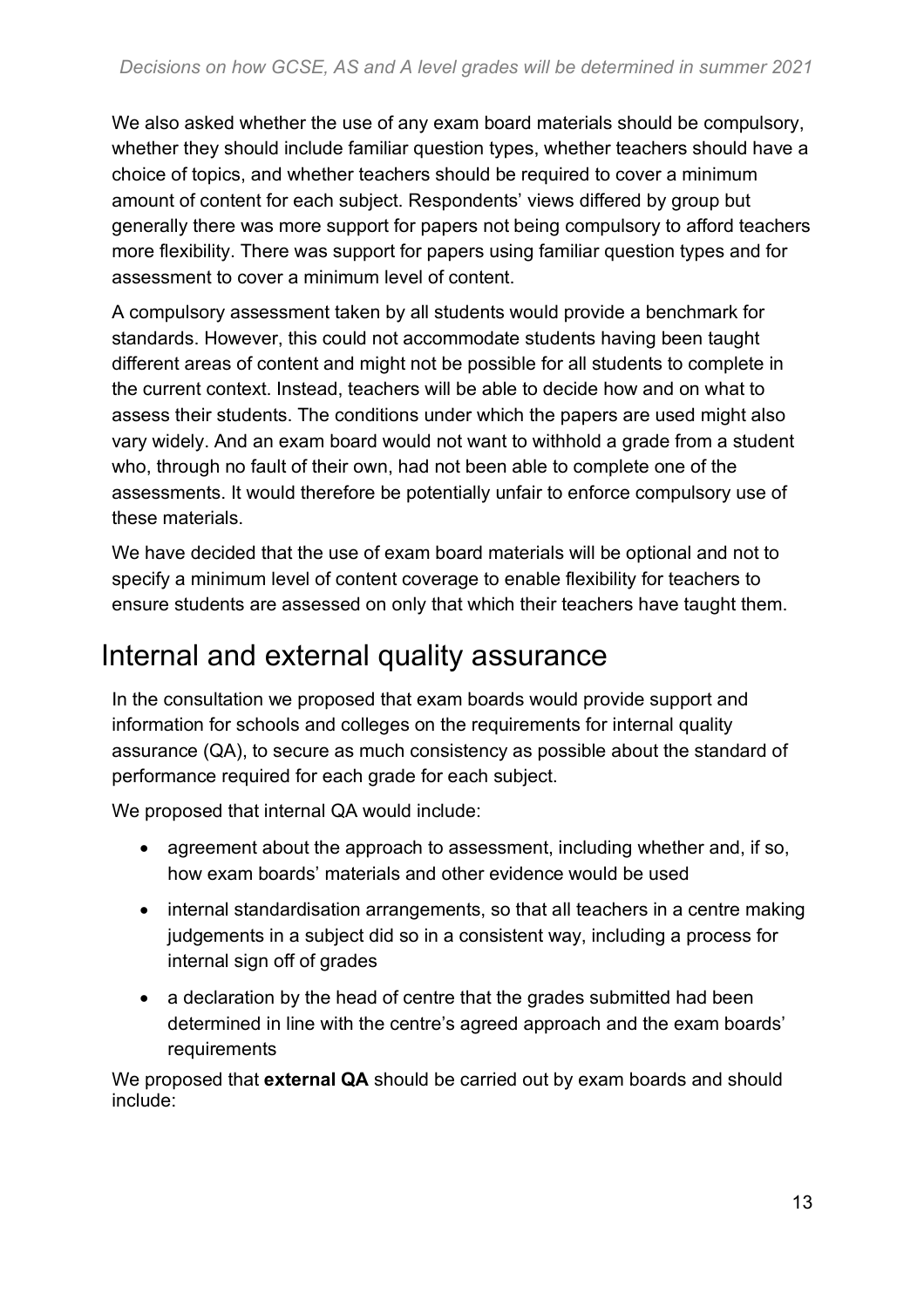- a check that all school and college leaders know what is expected of them and that they have put in place appropriate internal QA arrangements to support their teachers
- sampling, at subject level, the evidence on which grades were based

We proposed that exam boards should not issue grades to a centre until they were satisfied with its internal QA and the outcome of any external QA.

There was general support from respondents for an internal QA process, although there were some concerns that it should not be overly bureaucratic. There were, though, some suggestions that teachers already do this for NEA and other assessments and so could be trusted to do it for summer 2021. Many respondents noted that putting an internal QA system in place would take a number of weeks, and that they would need clear advice and guidance from exam boards.

On the need for external QA, views were more mixed. Some respondents felt that if appropriate internal QA was put in place, there was no need for external QA and that exam board scrutiny was unnecessary. Others felt that external QA would help achieve greater consistency between centres, reduce the possibility of bias and discrimination, and reduce the risk of grades being inflated. It was noted that external QA could also protect centres from persistent complaints or appeals, some of which were still ongoing from summer 2020.

We will require exam boards to put in place requirements for centres' quality assurance, and for the exam boards to do all they can to work together so that the approach across boards is consistent.

We will not specify the exact arrangements to be followed, to allow for flexibility and to avoid unnecessary burden. Instead we will specify the outcomes we wish to achieve and then allow exam boards the flexibility to put in place an approach (or approaches) that are likely to deliver those outcomes.

We will require exam boards to put in place appropriate external QA. Every centre should have a check on its internal QA approach. The external quality assurance arrangements will be focused on making sure that the process and evidence used by centres to determine a grade is reasonable; it will not involve second-guessing teachers' judgements.

In addition, exam boards will carry out more detailed checks of a sample of centres, reviewing the evidence for one or more subjects. Some centres will be selected from a random sample that is representative of different centre types and some will be selected based on risk.

Changes to grades will only be made if exam boards find that the grade is not a reasonable exercise of academic judgement, rather than as a result of marginal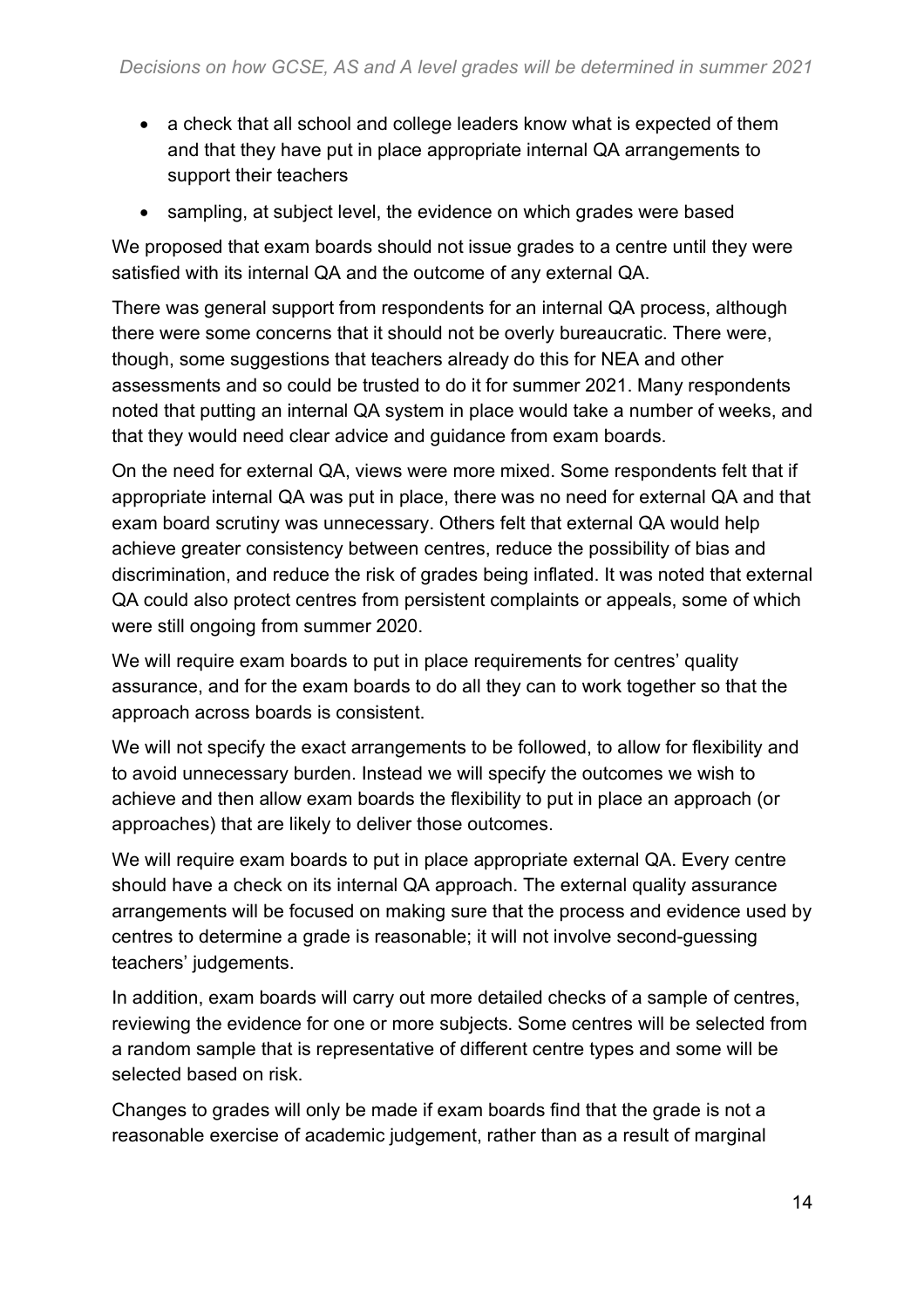differences of opinion, and only following discussion between the exam board and the centre.

The head of every centre must submit a declaration, to confirm that QA has taken place. A number of other assurances will be included in that declaration, including confirmation that students had been studying for the course (to mitigate the risk of inappropriate entries) and to confirm sufficient content coverage. The head of centre declaration will include at least the following points:

- the centre considers the grades to be accurate
- any information given by the centre about the evidence relied on is accurate and takes into account evidence from other centres a student has attended
- the centre has completed QA as specified by the exam board and their own internal procedures
- students entered were those who were already studying the course and had intended to enter for the qualification
- students have completed sufficient content to enable them to progress to the next stage of their education
- the centre is satisfied that work completed by each student is their own
- where students required access arrangements or reasonable adjustments these were provided, with appropriate input from the SENCo and/or other specialists
- the centre has taken note of any guidance issued by the exam boards about how to minimise bias and discrimination and is confident that their judgements are fair
- the evidence and all relevant records are available for inspection

#### <span id="page-14-0"></span>Appeals

We have been clear that students should have the right to appeal. In the consultation we proposed that students should be able to appeal to their centre if they believed an error had been made, and that the centre should consider the appeal, with an opportunity to appeal next to the exam board on the grounds that the centre did not follow the correct process. There was strong support for this from all respondent groups, including teachers, although some teachers noted this could be difficult for schools and individual teachers, adding to their workload, and that many schools were still dealing with complaints about Centre Assessment Grades (CAGs) in 2020.

However, in discussions as part of the consultation process with school leaders, and particularly with teacher unions, there was considerable opposition to appeals being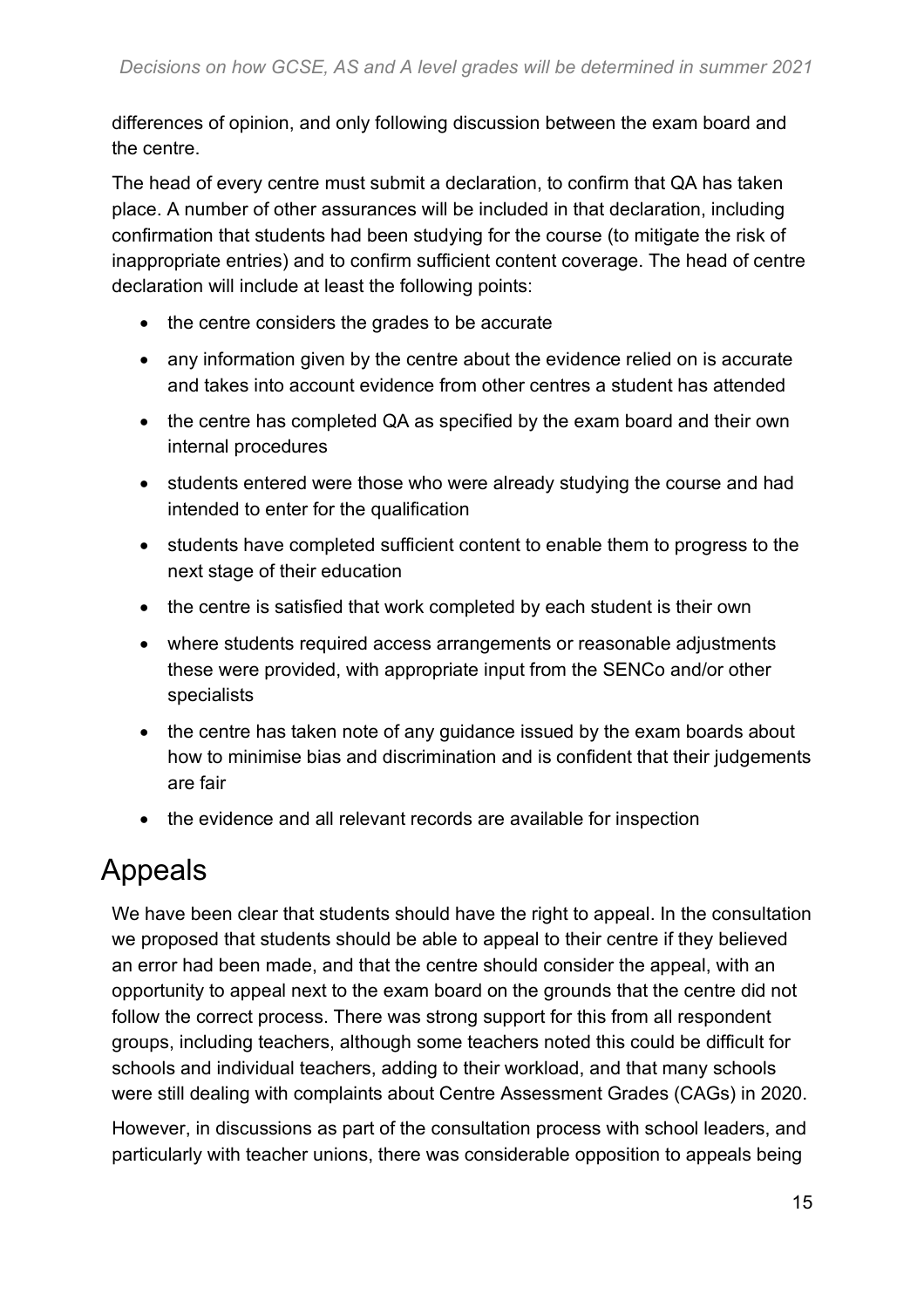considered by centres. Unions believe appeals should be made directly to exam boards. This view was also reflected in some responses to the consultation.

In light of such concerns and the direction from the Secretary of State, we have decided that students who believe their grade does not reflect the standard of their performance should ask their centre to check whether it made an administrative or procedural error. If it finds it made such an error and that, as a result, it submitted the wrong grade to the exam board it will explain the nature of its mistake and ask the exam board to change the grade.

If a student believes their centre's judgement was wrong they will ask their centre to submit an appeal on their behalf to the exam board. The centre will provide the exam board with the evidence used to determine the student's grade, together with the centre's justification for the grade, the student's concerns and, if the exam board does not already hold it, details of the process used to determine the grade.

The exam board will consider whether the evidence of the student's performance indicates that the grade represents a reasonable exercise of academic judgement. If it decides the grade is supported by the evidence it will not change the grade. If it does not, it will change the grade. The exam board might also consider the process used by the centre.

The evidence on which centres' judgements will be based will vary between centres and sometimes between students within a centre, as will the conditions under which the evidence was produced. This contrasts to a normal year in which grades are based on a student's performance in exams, taken under controlled conditions, set and marked by the exam boards. Exam boards will be able to identify cases in which there is a clear mismatch between the evidence and the grade. However, an exam board will only revise a student's grade at appeal where the board finds the evidence on which the grade was determined cannot reasonably support that grade, rather than as a result of marginal differences of opinion.

A student's grade could go up or down following an appeal.

To reduce the number of errors made and, in turn the volume of appeals, centres will be expected to tell their students the evidence on which their grades will be based, before the grades are submitted to exam boards. This will allow issues associated with, for example, absence, illness or reasonable adjustments to be identified and resolved before grades are submitted.

The date by which all appeals will have been considered will depend on the volume made, and the date by which the materials are submitted to the exam boards. As in a normal year, we expect the exam boards to prioritise appeals where the outcome will determine whether the student will be accepted onto a higher or further education course.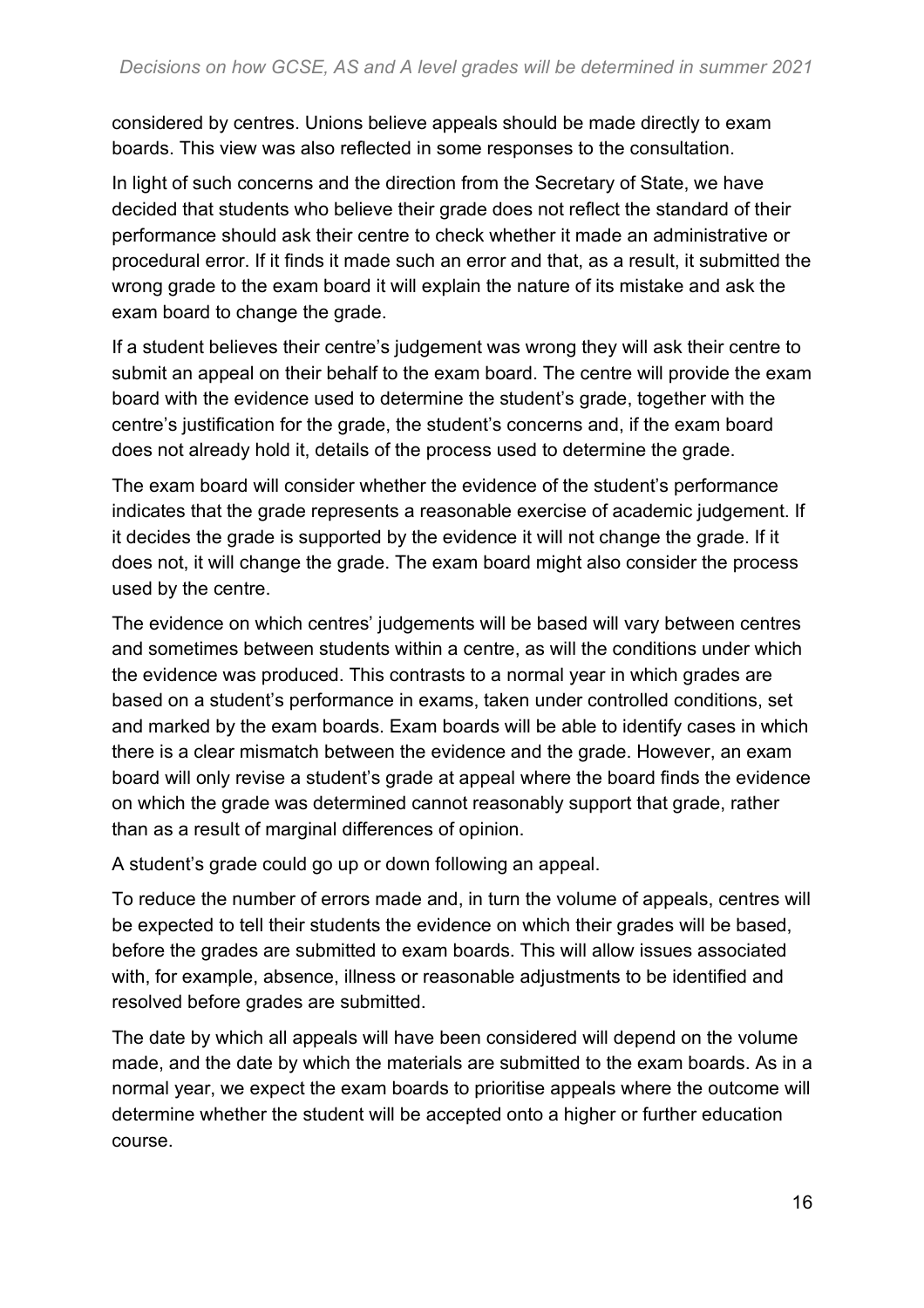#### *Results days*

In the consultation we asked whether we should seek to bring forward results days, in order for appeals to begin earlier and if, we did, should we decouple when a student is informed of their results and when universities are informed for the purpose of admissions decisions. Seventy-nine per cent of respondents agreed with the proposal to bring results day forward to enable appeals to be considered prior to confirmation of places on courses students aspired to progress to. Some responses, including those from Higher Education representatives, disagreed with the proposal to decouple results, emphasising that this would lead to additional burden and confusion for them and students. They also flagged the potential risk of a decoupled arrangement widening the gap in equal access to university.

[Government](https://www.gov.uk/government/publications/direction-issued-to-ofqual) policy is that results days should be in early August and that AS, A level and GCSE results should be released in the same week.

## <span id="page-16-0"></span>Advanced Extension Award and Project **Qualifications**

The Advanced Extension Award (AEA) in maths is offered by a single exam board and is taken by a small number of students who are also taking A level maths. It is a linear qualification assessed entirely by exam. Project qualifications at levels 1 and 2 are taken alongside GCSE and the level 3 Extended Project Qualification (EPQ) is taken alongside A levels. A number of awarding organisations offer these qualifications.

Having considered the responses to the consultation, where reference to these qualifications was made, we believe it is appropriate to take the same approach as for GCSE, AS and A level for the AEA and Project qualifications. We will therefore include the AEA and the Project qualifications in any requirements, as appropriate.

### <span id="page-16-1"></span>**Other**

#### *Exams outside the UK*

In 2020 we put in place regulations to cancel the summer exam series wherever the assessment was due to be taken. In our recent consultation, we asked whether we should prevent exams for GCSE, AS and A level being taken in England only, or in the UK, or anywhere else. We noted that it might be considered fair for exams to be taken safely elsewhere in the world.

Respondents generally thought that we should prohibit GCSE, AS and A level exams from taking place in any country in summer 2021 (69% yes, 39% no). Of those who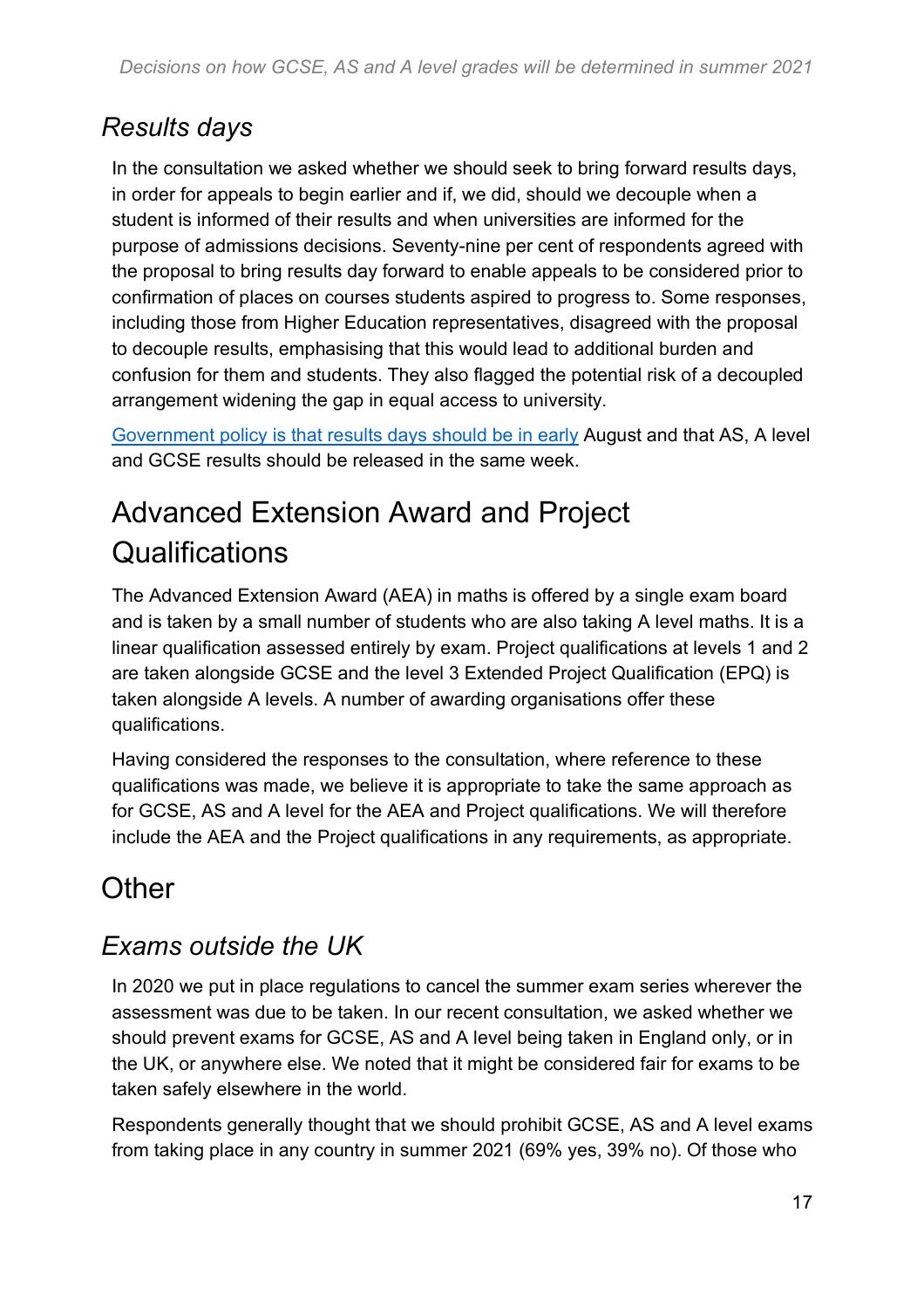disagreed, 65% would allow anyone to enter, 17% would allow only those outside the UK to enter, 2% would allow UK students outside England to enter, and 16% would allow private candidates to enter.

We will regulate to prevent exams taking place in the UK in summer 2021. We will not prevent them taking place elsewhere in the world, where it might be considered safe and fair for exams to go ahead (but neither will we require the exam boards to offer exams elsewhere).

#### *Which students should be able to receive a result*

Whilst this was not a question in the consultation we are conscious that in summer 2020 the decision to cancel exams was made after the deadline for entries of 21 February. We required exam boards to issue grades to those students who had been entered by the entry deadline, and we allowed them to issue grades to other students who might reasonably have expected to be entered but whose entry might have been late. Those students who were entered could receive a result in 2020. We originally consulted on preventing year 10 and other 'early entries' from receiving a grade but changed our view on that, following consultation.

For 2021, the cancellation decision was made before the entry deadline. The consultation was silent on the issue of early entry or any particular year groups. Our position is that any student who has been preparing to take a qualification, either in a school or college or as a private candidate, should be able to receive a grade so long as they are able to become registered with an exam board centre who is able to determine a grade for them. The head of centre declaration will include confirmation that the centre has submitted grades only for those students who had been preparing to take the qualification, while making sure that this does not preclude any centre from taking on private candidates.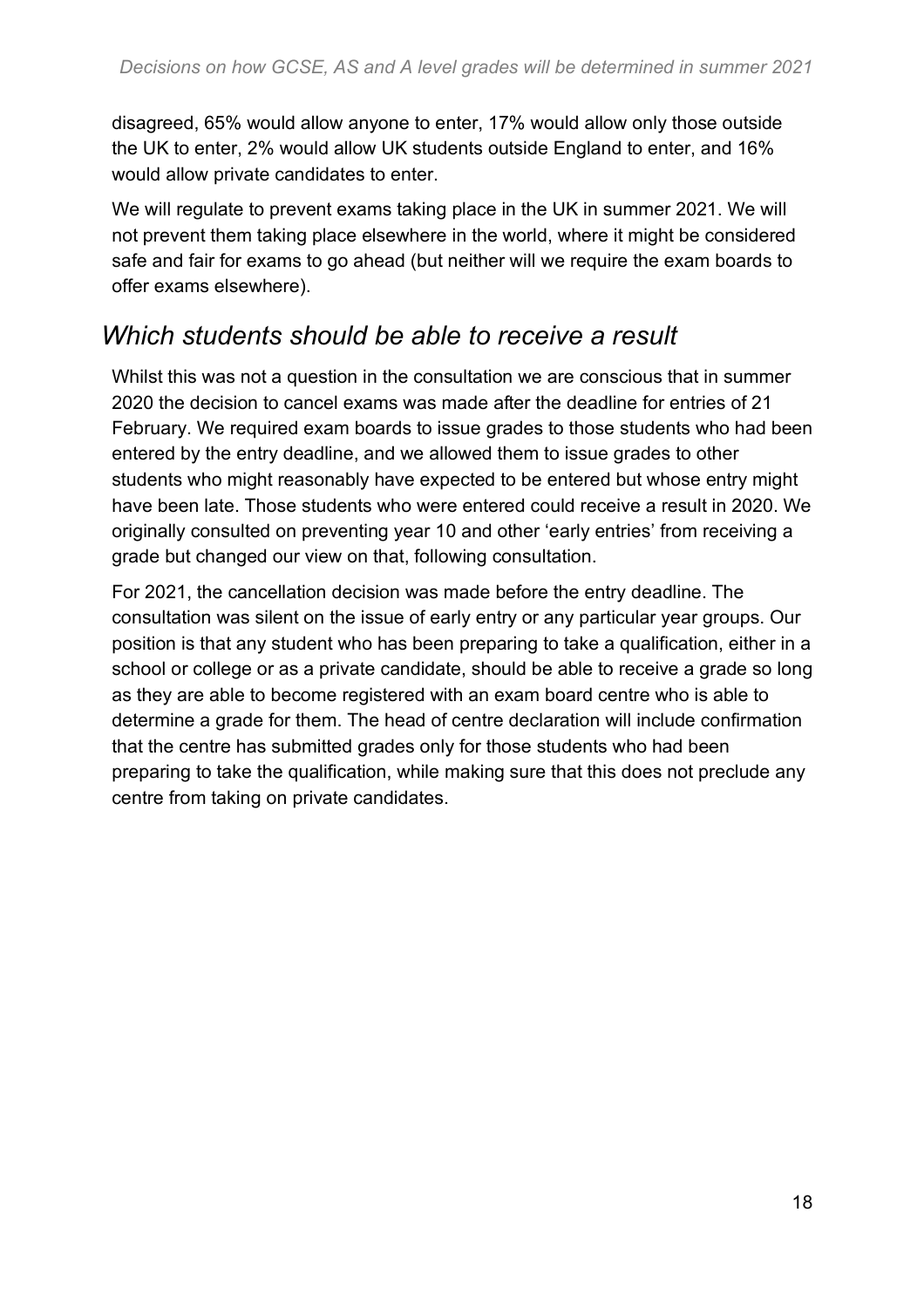## <span id="page-18-0"></span>Equalities impact assessment

The government has decided that it would not be fair to assess students by exam this year. We have sought to identify how alternative arrangements that will allow students to receive grades in 2021 in the absence of exams could have a positive or negative impact on students because of their protected characteristics and how any negative impacts could be removed or mitigated. We have undertaken this analysis in line with the public sector equality duty in section 149(1) of the Equality Act 2010.

We considered the potential impact on different students as we developed the options on which we consulted. As part of the consultation, we asked a number of questions about the impact of the options according to people's protected characteristics. We have provided a full analysis of those [responses.](https://www.gov.uk/government/consultations/consultation-on-how-gcse-as-and-a-level-grades-should-be-awarded-in-summer-2021) The following assessment explains our equality impact assessment in respect of the decisions we have made following the consultation.

While mental well-being is not a protected characteristic, the impact on mental health and student well-being were particular concerns for many who responded to the equality impact section of the consultation. It is unlikely, through Ofqual's regulation, that we can directly address the impacts on students' mental health caused by the effects of the pandemic generally or by the cancellation of exams specifically. However, we can seek to ensure that the arrangements put in place do not make these impacts worse, and there are steps that were recommended by respondents which may reduce some of these impacts.

It is clear from the responses to the consultation that there is a range of views about which of the options available would best support students' well-being. Some who responded to the consultation argued, for example, that no work already completed should be used to determine a grade (as students want a chance to catch up with their education and to know in advance when work will be used to determine their grade), whereas others argued that students should not be required to complete any further assessments (in the interests of their mental health).

We have decided to build considerable flexibility into the way that centres can gather evidence to determine their students' grades. This should provide all students with opportunities to generate evidence of their performance and for evidence that already exists to be used where appropriate. We have not identified that such flexibility will have a negative impact on any groups of students because of their protected characteristics. It could have positive impact, for example allowing evidence to be produced at different times and in different places to accommodate students who are absent from school because they are shielding or have studied with a different centre, for example Gypsy, Roma and Traveller students.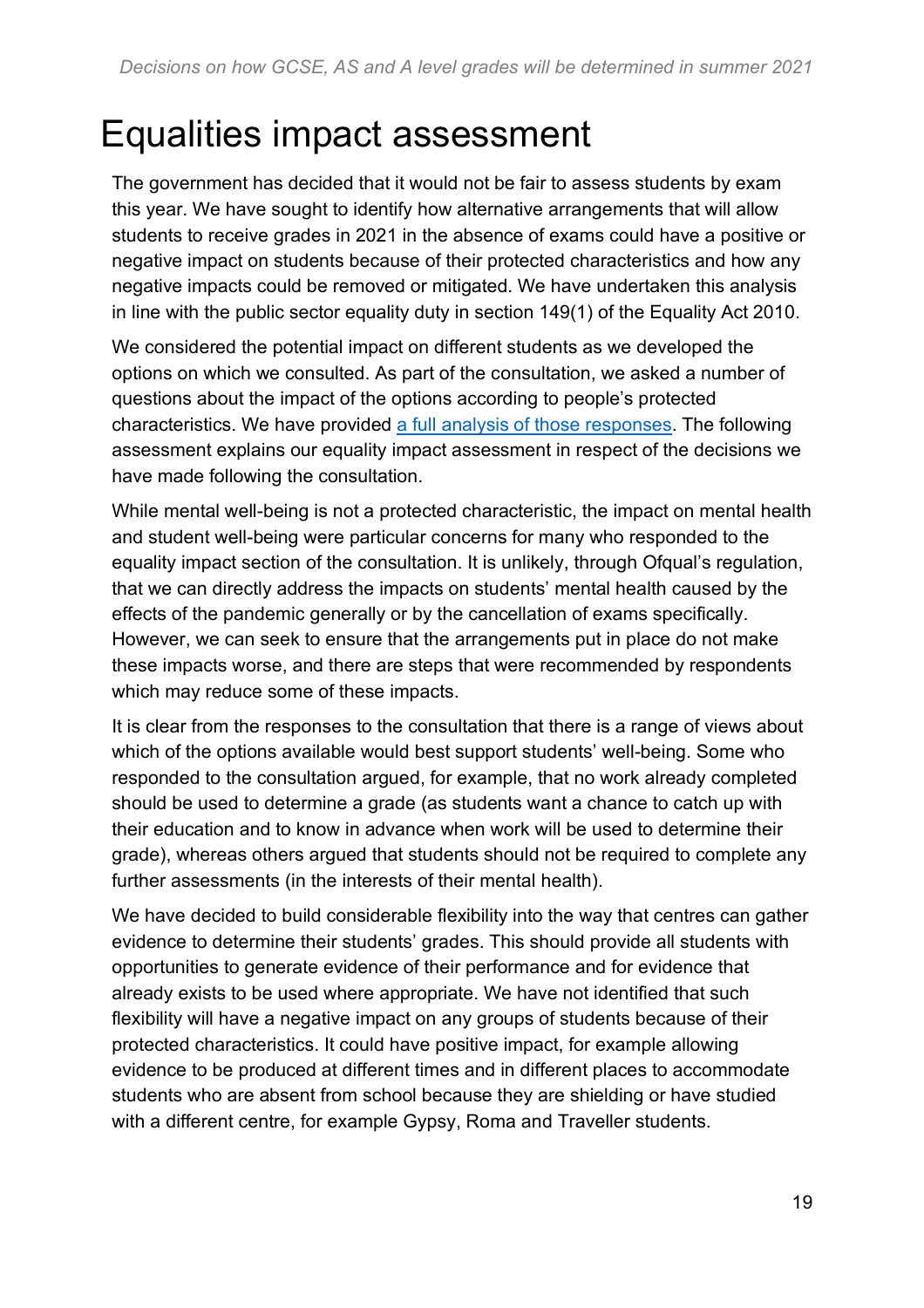Our decision that students should only be assessed on content that has been delivered to them by their teachers will go some way to address the impact on students of the disruption to their education caused by the pandemic. Nevertheless, there is evidence that the impact of disruption has affected students from disadvantaged groups more than others.<sup>4</sup> Some students will have a poorer knowledge and understanding of the topics they have been taught because of the impact on them of the disruption to their education, for example limited access to resources. If qualifications are to continue to link higher grades with higher standards of performance, none of the options available can fully remove the way the disruption to a student's education might have an impact on the grade they will receive.

We will not know until results are issued the extent to which the different impacts of the pandemic on students' education will affect their results. The government has put in place additional support and catch up measures for particular students which should help to reduce the negative impact of the disruption to their education. We will continue to encourage those who rely on qualification grades to make selection decisions to be sensitive to the context in which the results will be produced in 2021 and to how the pandemic will have had different impacts on students' education. The government has also appointed an Education Recovery Commissioner to advise it on the approach for education recovery, with a particular focus on helping students catch up on learning lost as a result of the pandemic.

We have considered the impact of the arrangements on disabled students. The approach will be sufficiently flexible to allow students to be assessed in a range of environments, and at different times if their circumstances require this. We will require that heads of centre make sure SENCos and specialist teachers have input to the grading decisions being made within their centres. Centres have a responsibility to put in place reasonable adjustments for disabled students and we expect that reasonable adjustments should be made for disabled students when taking assessments. If, for some reason, evidence is produced without a reasonable adjustment being in place, centres will be asked to take that into account in their judgement.

<sup>4</sup> See, for example, research by Andrew, et al, 2020; Sharp, et al, 2020; Yeeles, et al, 2020.

Andrew, A., Cattan, S., Costa-Dias, M., Farquharson, C., Kraftman, L., Krutikova, S., Phimister, A. & Sevilla, A. (2020). Family time use and home learning during the [COVID-19](https://www.ifs.org.uk/publications/15038) lockdown. IFS Report R178. lnstitute for Fiscal Studies.

Sharp, C., Nelson, J., Lucas, M., Julius, J., McCrone, T. & Sims, D. (2020). The [challenges](https://www.nfer.ac.uk/schools-responses-to-covid-19-the-challenges-facing-schools-and-pupils-in-september-2020/) facing schools and pupils in [September](https://www.nfer.ac.uk/schools-responses-to-covid-19-the-challenges-facing-schools-and-pupils-in-september-2020/) 2020. Slough: National Foundation for Educational Research.

Yeeles, P., Baars, S., Mulcahy, E., Shield, W. & Mountford-Zimdars, A. (2020). [Assessing](https://cfey.org/reports/2020/06/assessing-the-early-impact-of-school-and-college-closures-on-students-in-england/) the early impact of school and college closures on students in [England.](https://cfey.org/reports/2020/06/assessing-the-early-impact-of-school-and-college-closures-on-students-in-england/) The Centre for Education & Youth/University of Exeter Centre for Social Mobility.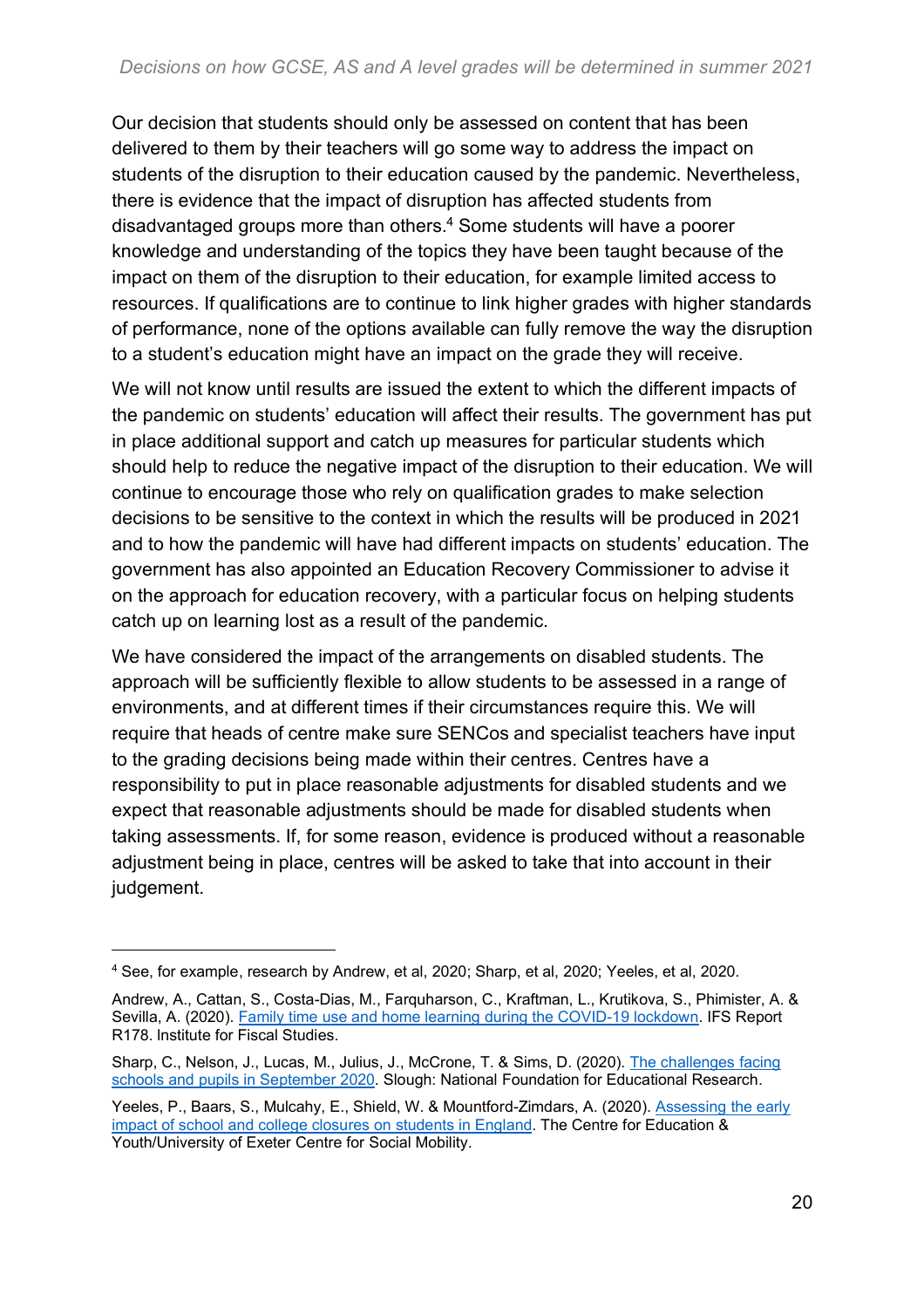We have also considered the impact of the proposals on those students studying across multiple centres, for example in Pupil Referral Units or Hospital Schools. Centres will be able to draw on evidence of student performance produced in multiple settings when they make their judgements.

Consultation respondents also raised concerns about the potential for some students to be disadvantaged by teacher assessment because of conscious or unconscious bias or discrimination. This was a concern in 2020 and we provided guidance to centres to mitigate this risk. The overall results for 2020 did not show any systematic bias or discrimination against any groups of students; we do not know whether any individual students were affected in this way. We will again provide guidance to centres to help them make objective assessments and to avoid conscious or unconscious bias or discrimination.

We will help students understand how they can raise concerns if they think they have evidence of bias or discrimination against them. We will work with the Equality Advisory and Support Service so that students with evidence of discrimination can be made aware of this service as a means to seek informal advice on possible rights within the Equality Act. Such evidence would be investigated by the exam boards as potential malpractice

We have decided to make provision for students to appeal their grade on the grounds of either a procedural failing or an unreasonable exercise of academic judgement. This will allow students who believe they have been given the wrong grade (including for reasons of bias or discrimination) to have their grade reviewed. We will make sure there is clear information available to students about how the appeal arrangements will work.

Private candidates are not a homogenous group of students. Students enter as private candidates for a range of reasons, including because they are re-taking a qualification after leaving school or college, because they are home-educated or because they are studying for a community language that is not taught within their school or college. Some private candidates are adult learners who are studying independently.

We believe that disabled candidates are disproportionately represented among private candidates. Black, Asian and Minority Ethnic students are likely to be disproportionately represented in private candidate entries for community language qualifications.

We have taken decisions that should allow all private candidates to receive a grade in summer 2021, by working with a centre with which they already have a relationship or by working with a new centre that is willing to accept new candidates for this purpose. The general flexibility of approach should help private candidates to produce the evidence necessary for them to receive a grade.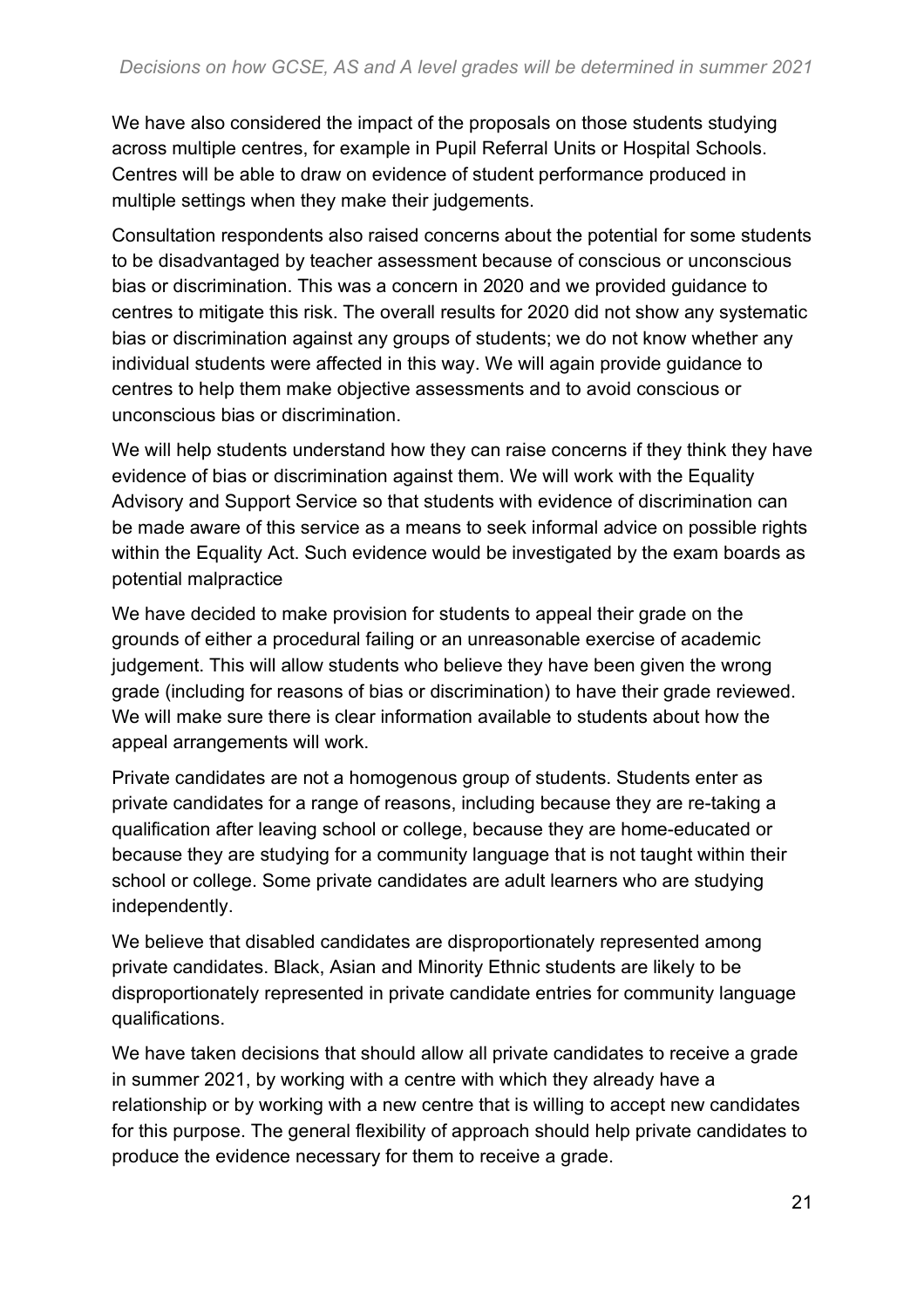Ofqual does not have the power to limit the fees charged to private candidates by such centres. The government is, however, exploring ways to make sure private candidates have affordable options. We have asked the exam boards to remind centres that it is unlawful to charge disabled students for making reasonable adjustments.

Centres and exam boards will be required to comply with the obligations under The Equality Act, however grades are awarded. Awarding organisations will continue to be subject to our regulatory requirements to comply with equalities law too.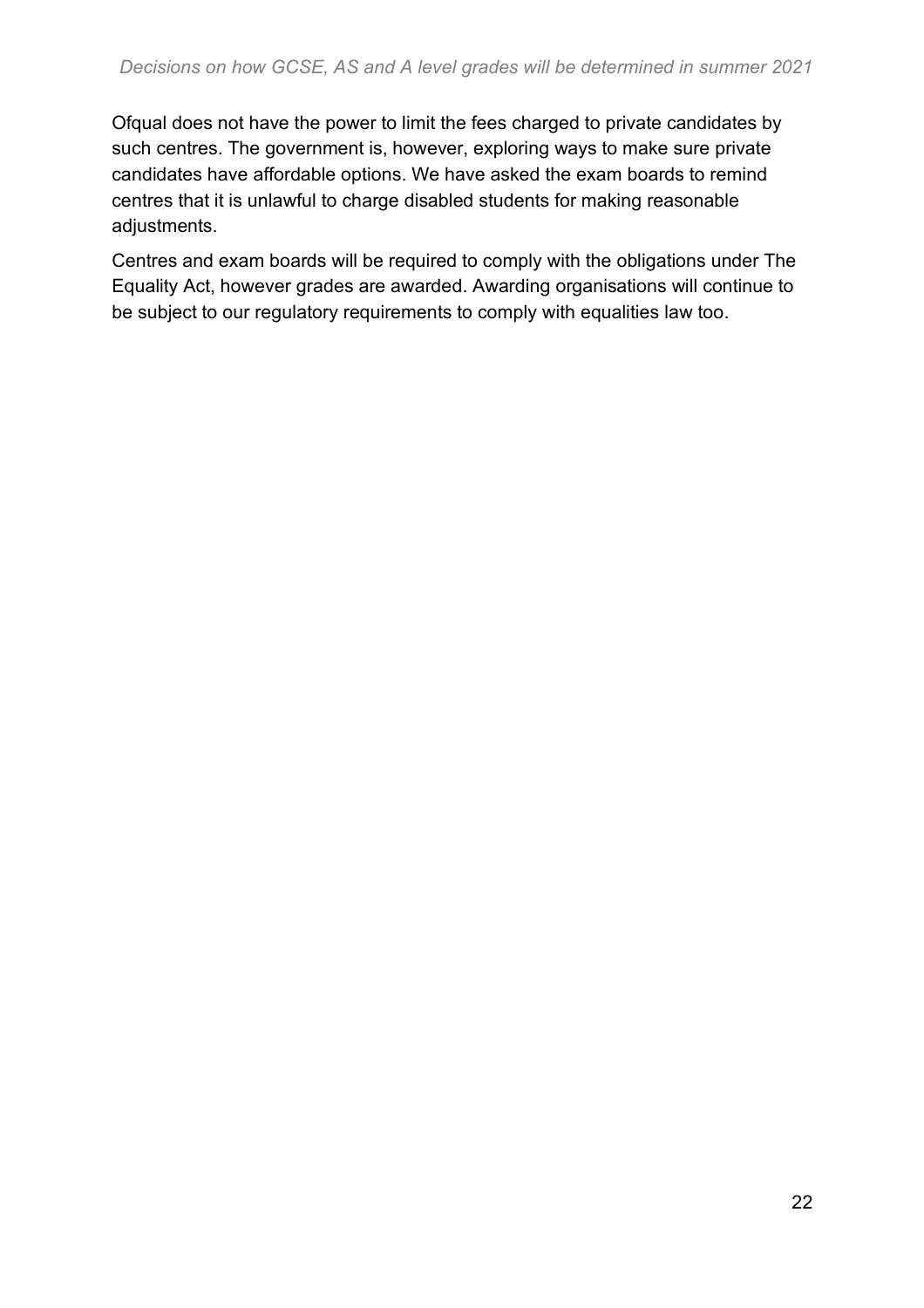## <span id="page-22-0"></span>Regulatory impact assessment

We sought views on the costs and savings that would be introduced by the approach on which we consulted. Understandably, and particularly as the consultation set out a range of options for some aspects rather than a preferred approach, few respondents provided estimates of the likely costs or savings they expected from the approach. The figures that were provided ranged widely. A full summary of the responses we received is included in the consultation analysis report.

One of the recurring themes – and concerns - was the impact on teachers, and the schools and colleges for which they work, of marking any further assessments undertaken by students and determining students' grades. Many respondents argued that teachers should be paid for taking on this additional work. Some suggested that schools and colleges would need to employ supply teachers to free permanent teachers up to take on this work.

The potential need for teachers to be available during their summer holidays to deal with appeals was another recurring theme.

We have considered whether the burden on teachers of marking and their role in appeals could be reduced. We cannot see how this burden can be avoided, given that government policy is that exams are cancelled and grades must be determined by teacher assessment instead.

Although many teachers clearly felt that the use of exam board materials would impose added burdens on them, others saw benefits in doing so, rather than producing assessment materials themselves. We propose that the use of such materials is optional, in any event.

Many respondents called for the exam boards to reduce their fees, as they would no longer be paying markers. In response to the cancellation of exams in summer 2020 the exam boards each refunded (by way of 'credit notes') a proportion of their fees to schools and colleges. They have indicated an intention to do so again for 2021 if their savings exceed any additional costs.

Ofqual has no say in whether teachers should be paid for their role in determining this summer's grades.

Many respondents to the consultation suggested there would be additional costs to schools and colleges of assessing students before determining their grades. There were references, for example, to the need to employ additional invigilators and to secure additional exam accommodation and to the difficulties of doing both in the context of the pandemic. While a school of college might wish to assess students in a typical exam environment, under formal invigilation arrangements, we would not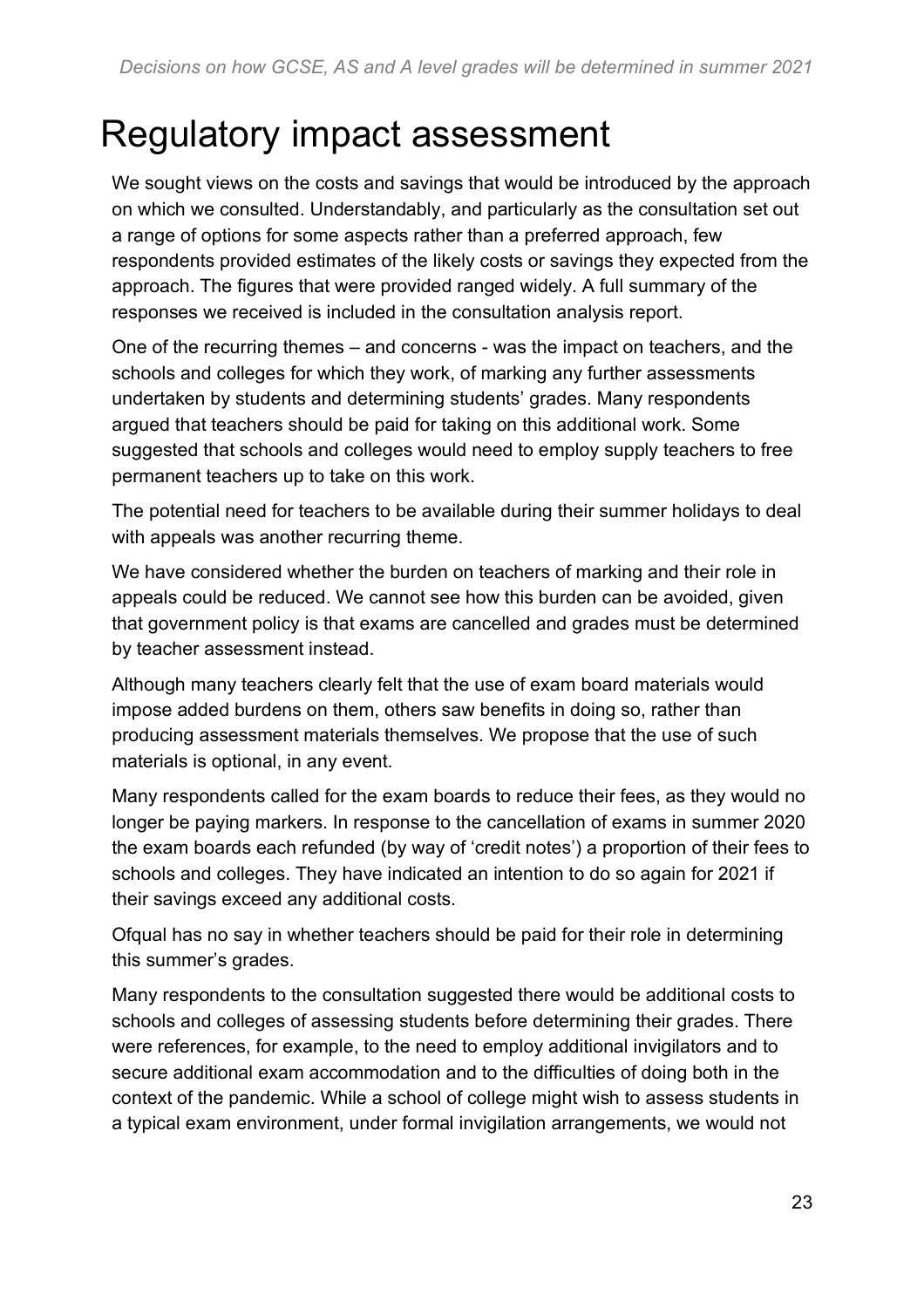require this. Other respondents suggested schools and colleges would save on such costs as exams had been cancelled.

A number of respondents said the arrangements would be less burdensome if the exam boards adopted a consistent approach. We intend to build such a requirement into our regulatory requirements and we know that the exam boards are, in any event, planning to work together to produce guidance and to undertake quality assurance.

The exam boards identified a range of both savings and costs associated with not printing, distributing, scanning and marking exams and with developing new guidance for schools and colleges, quality assuring their arrangements and developing new systems to collect the required data.